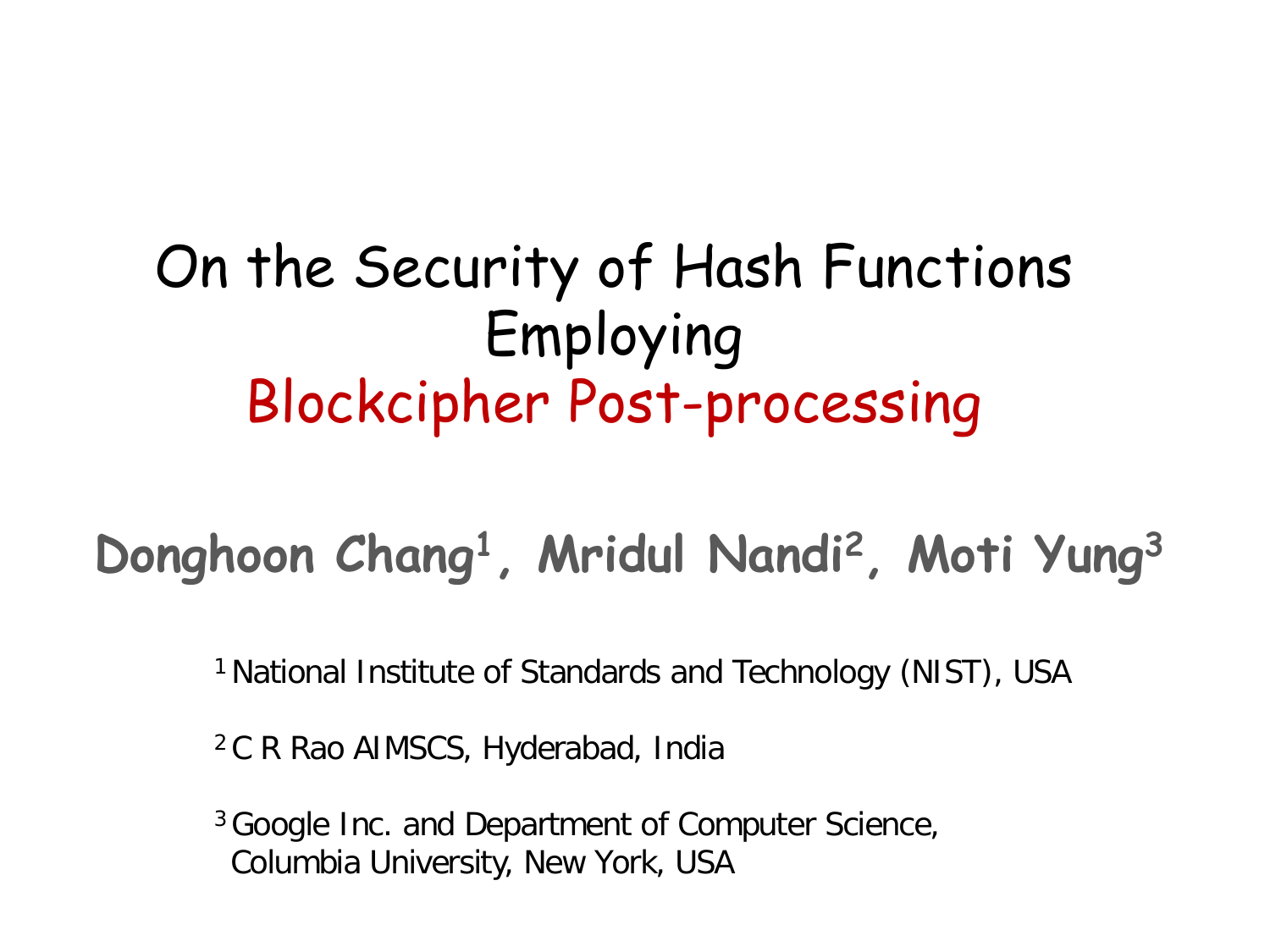## Outline

- Indifferentiability
- Preimage awareness
- Limitation and motivation
- New notion: Computable Message Awareness or CMA
- Applications: Davis-Meyer, PGV, DBL
- Future works and Conclusion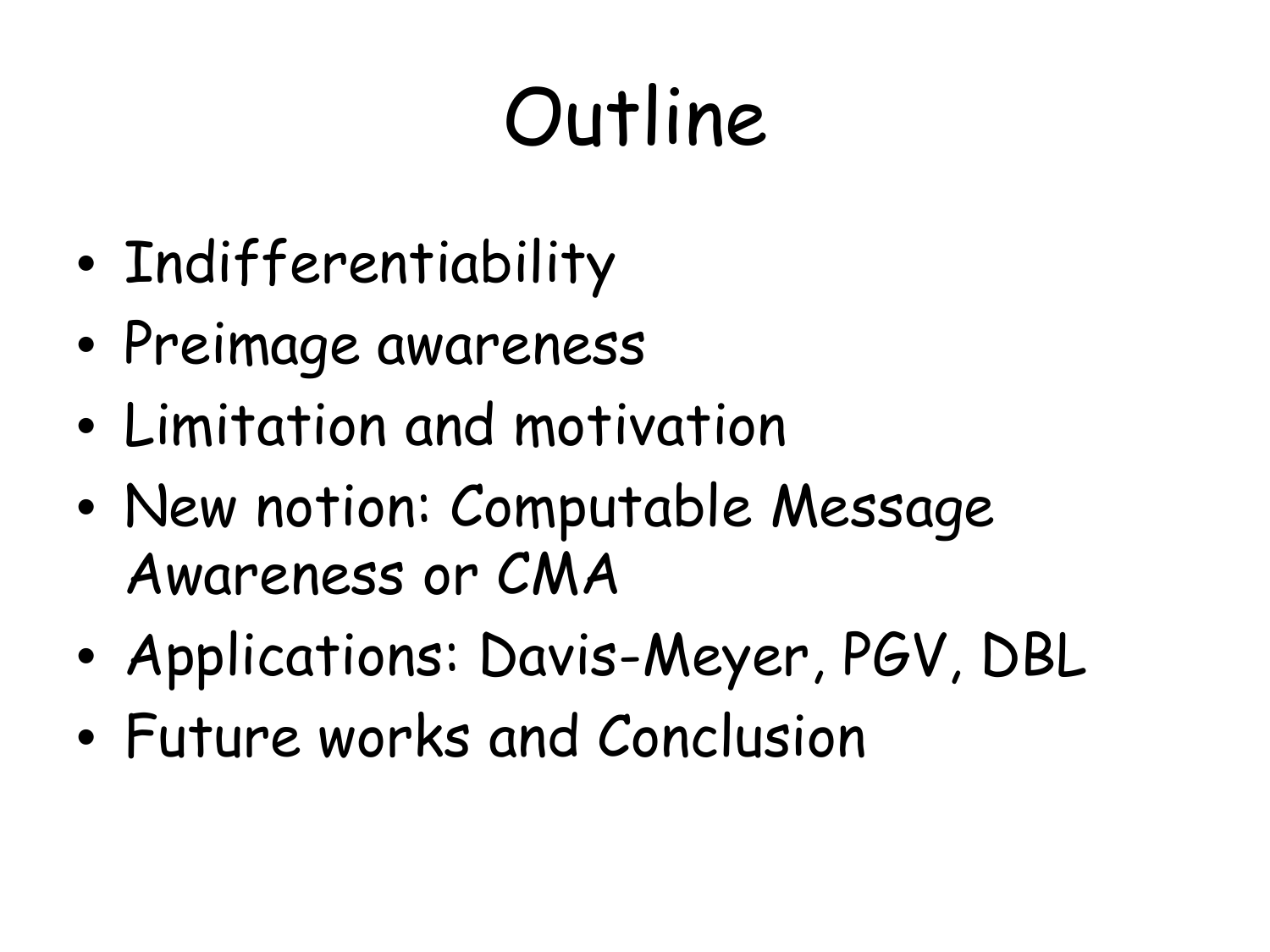# **PRO or Indifferentiability**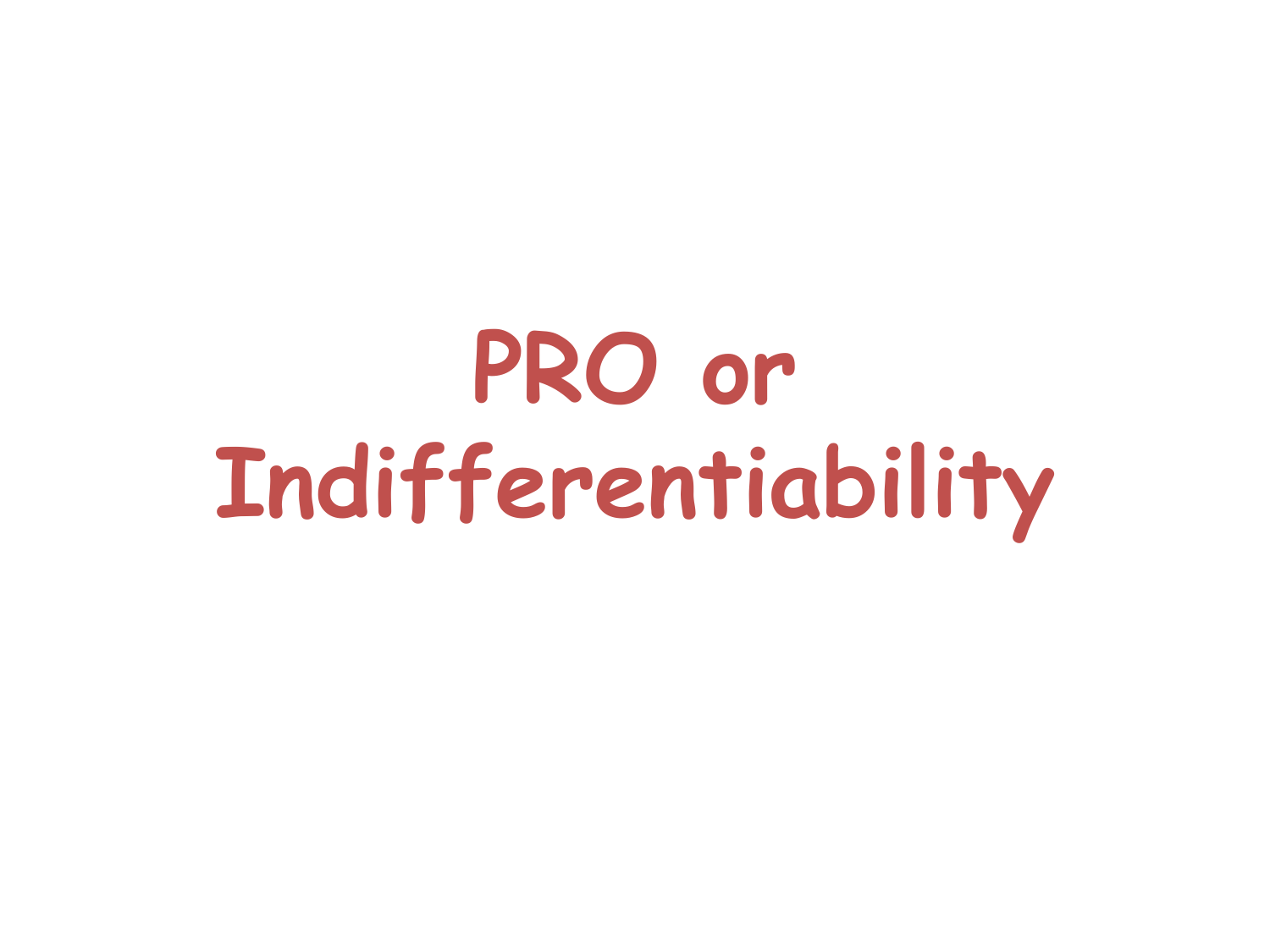### Motivation of Indifferentiability

• Introduced by Maurer, Renner, and Holenstein [TCC-04]

**Let F be a FIL-RO and G be a VIL-RO. If CF (e.g. hash design) is PRO then, any secure scheme using G is also secure when G is replaced by CF**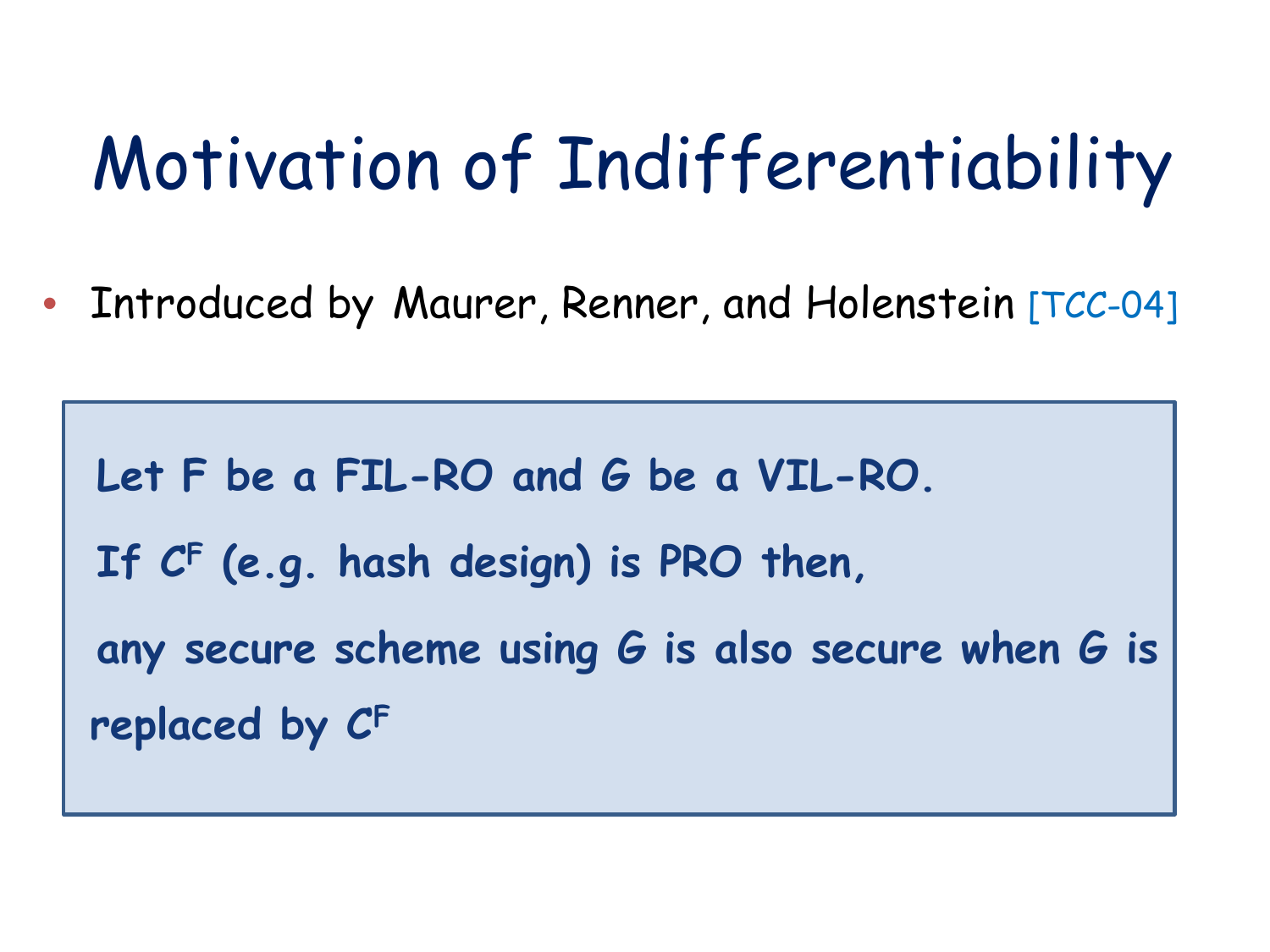### Indifferentiability or PRO



- •Two points to remember:
	- 1. The simulator S **simulates the underlying primitive F** of CF such that C behaves like G
	- 2. S can **access G as an oracle** but has **NO information about G-queries of D**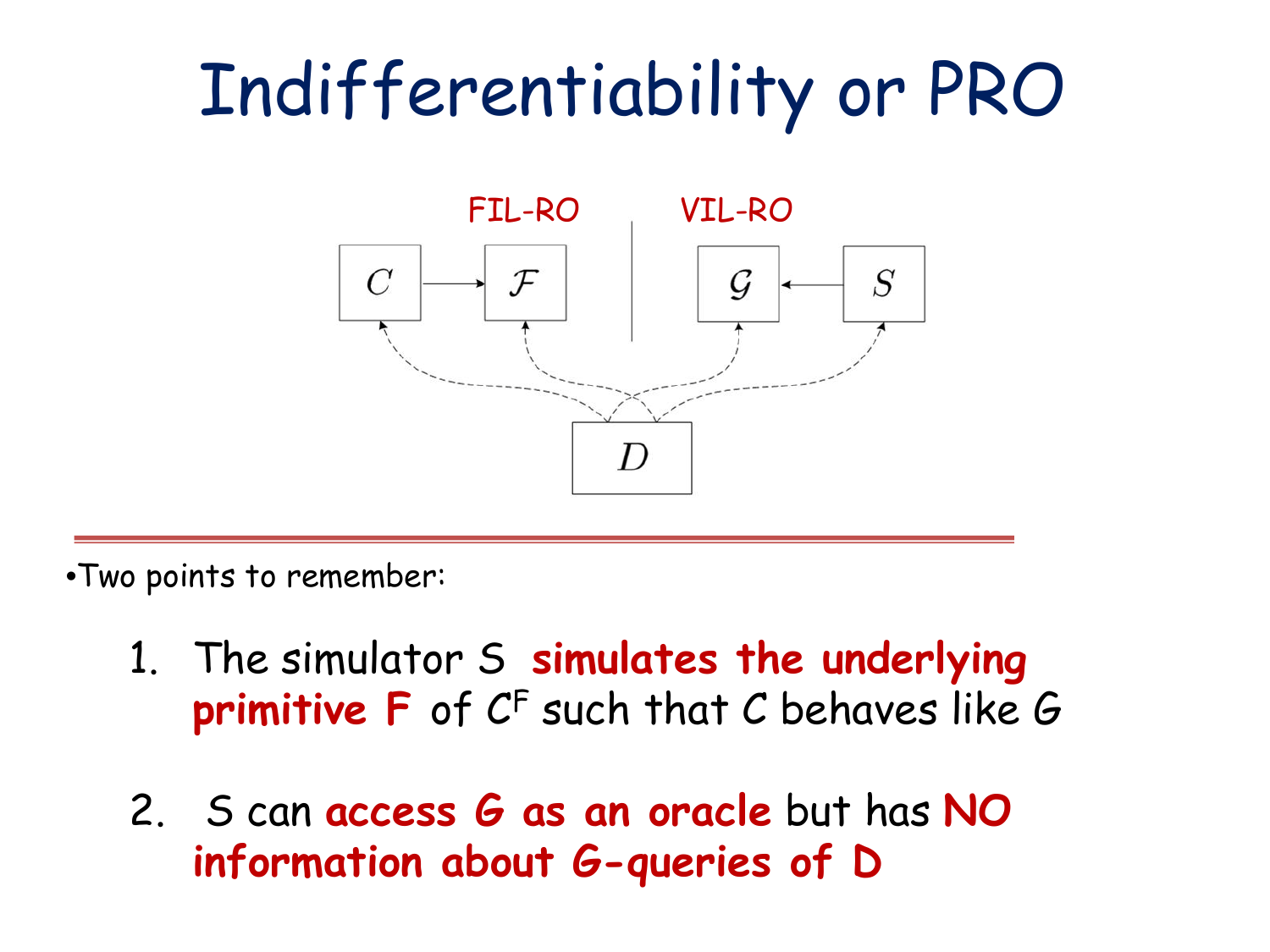### Indifferentiable Security Notion

• Applied to Practical Hash Designs (Coron, Dodis,

Malinaud, and Puniya in CRYPTO-05).

- MD is not PRO, however
- Prefix-free-MD, chop-MD, NMAC, HMAC are PRO
- It guarantees that the hash domain extensions have no structural flaw.
- NIST recommended random oracle property for SHA-3.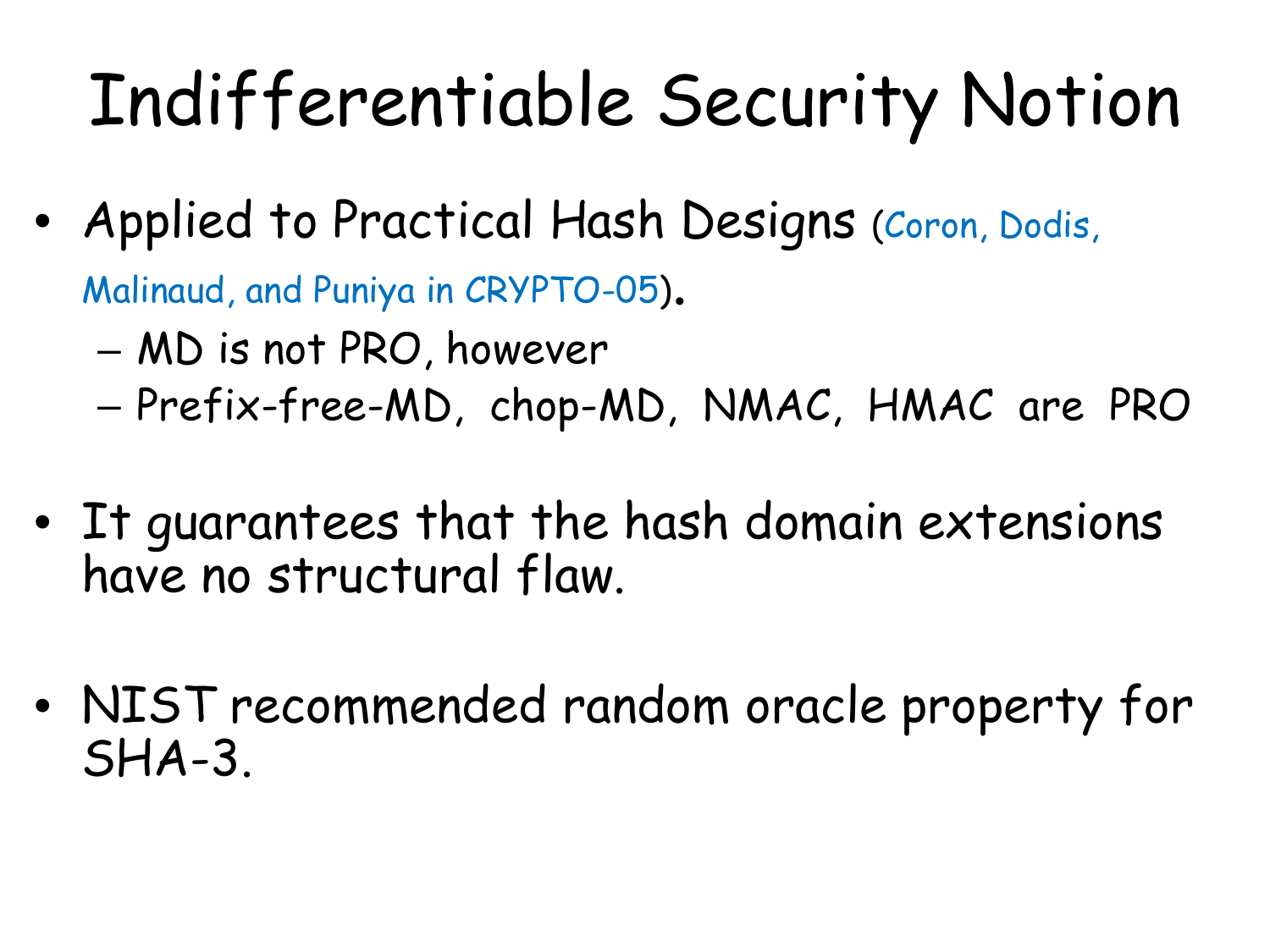### Indifferentiable Security Notion

#### • **Modular Approach**

- Split the domain into two or more components
- Prove the required security properties of each component separately
- Good for understanding and proving security analysis
- May end up with better modes
- Dodis, Ristenpart and Shrimpton [DRS Eurocrypt-09] introduced the concept of **Preimage Awareness** and showed that this new (weaker) property can be used for modular approach of proof for PRO.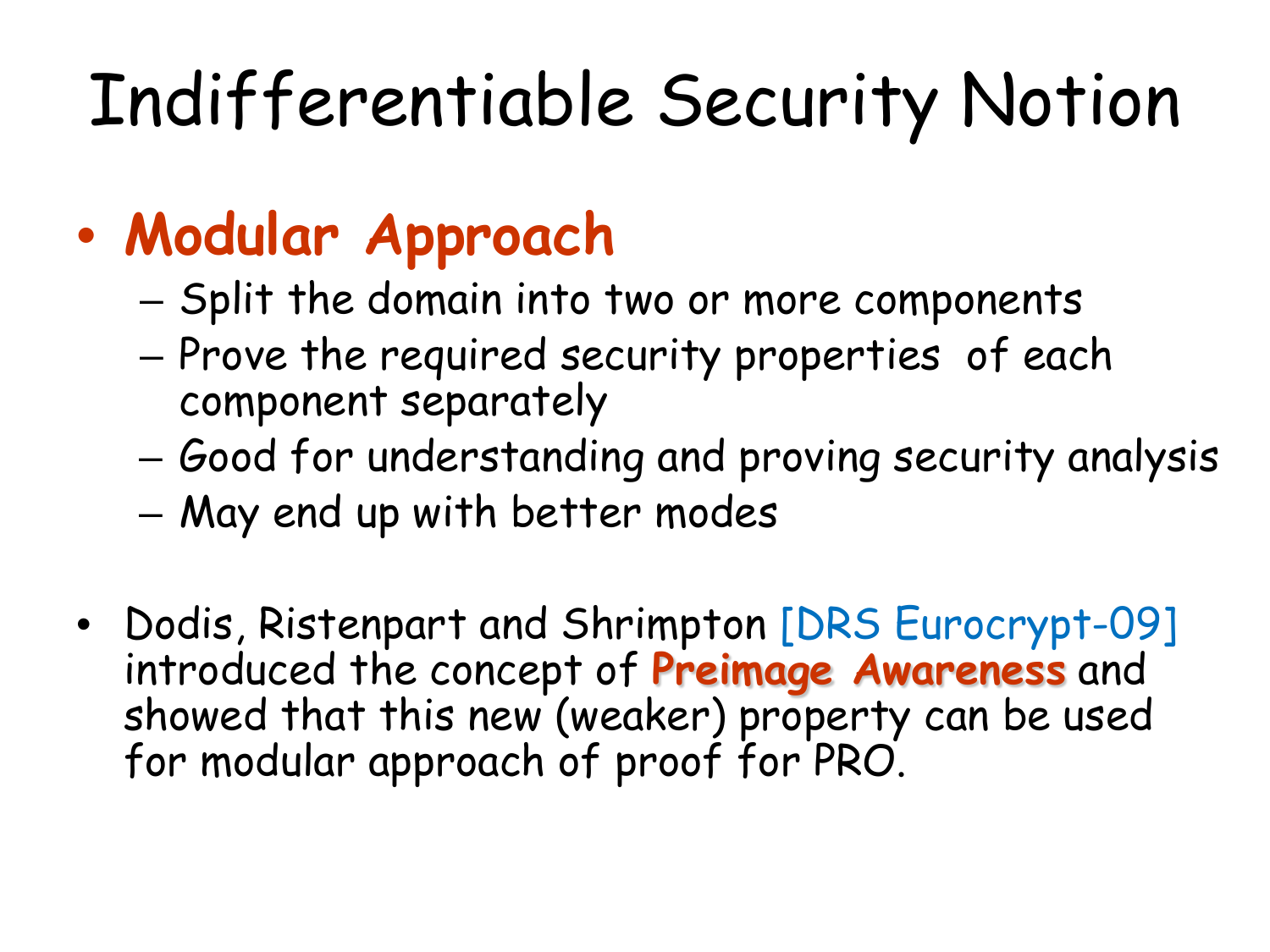### Preimage Awareness (PrA)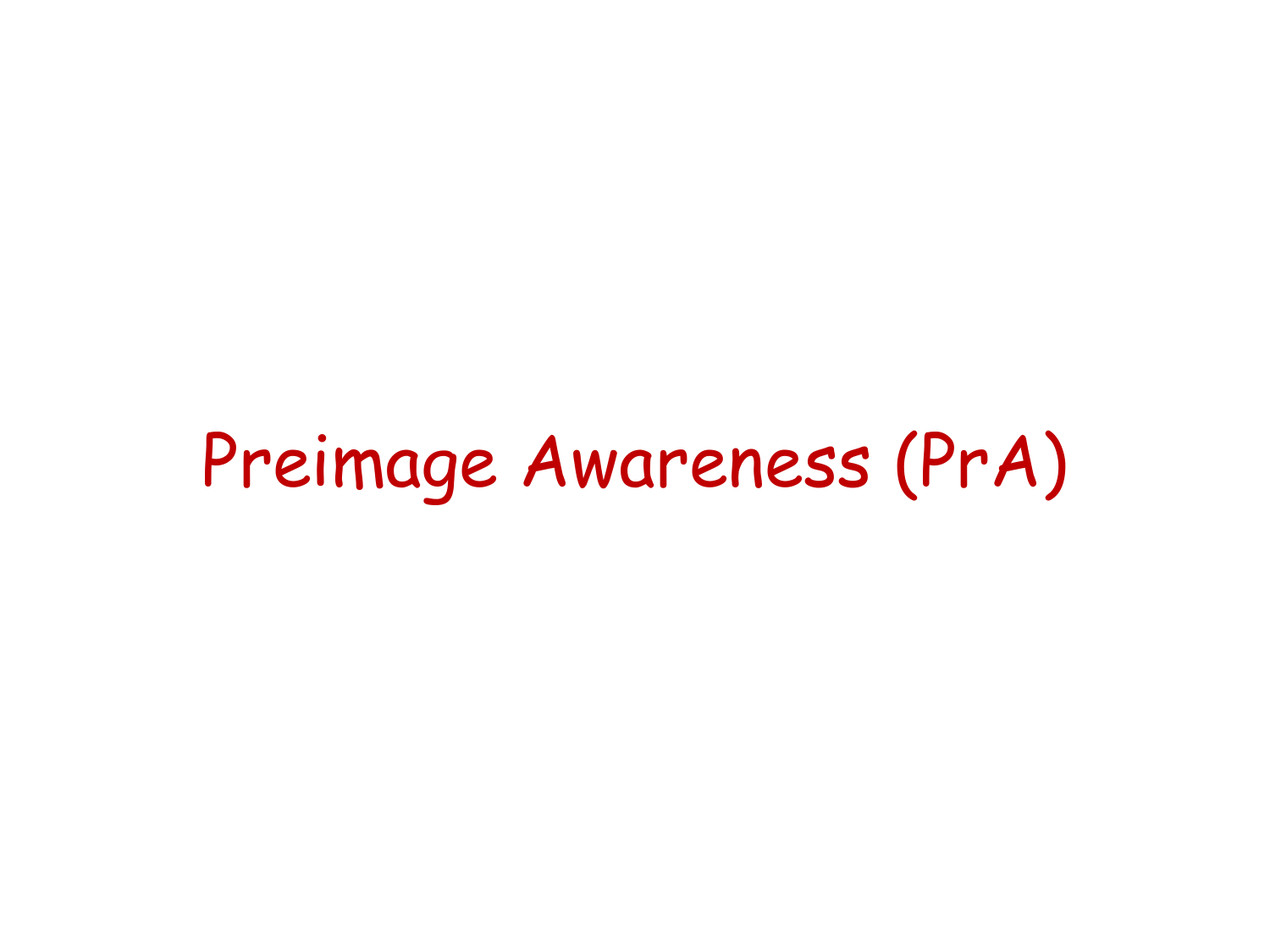# Preimage Awareness (PrA)

- Security Notion for Hash Function
- Motivated by Security Notion of Plaintext-awareness for public-key encryption
- Weaker than a Random Oracle assumption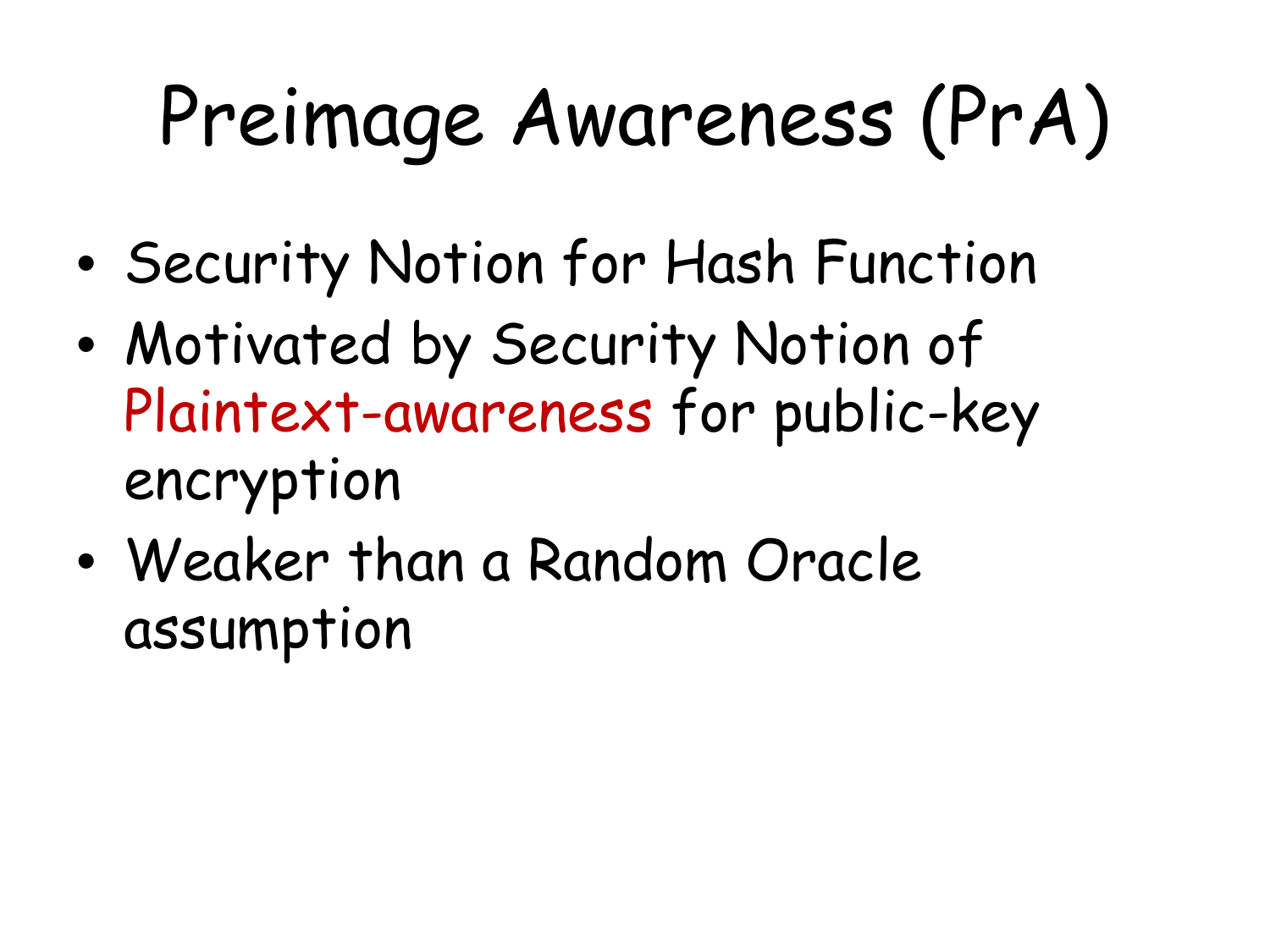### Preimage Awareness (Informal)

- Security Notion for Hash Function
- Motivated by Security Notion of

A hash function is preimage-aware if it is difficult for any efficient algorithm to come up with a nast up with a hash output without being aware of the corresponding input message.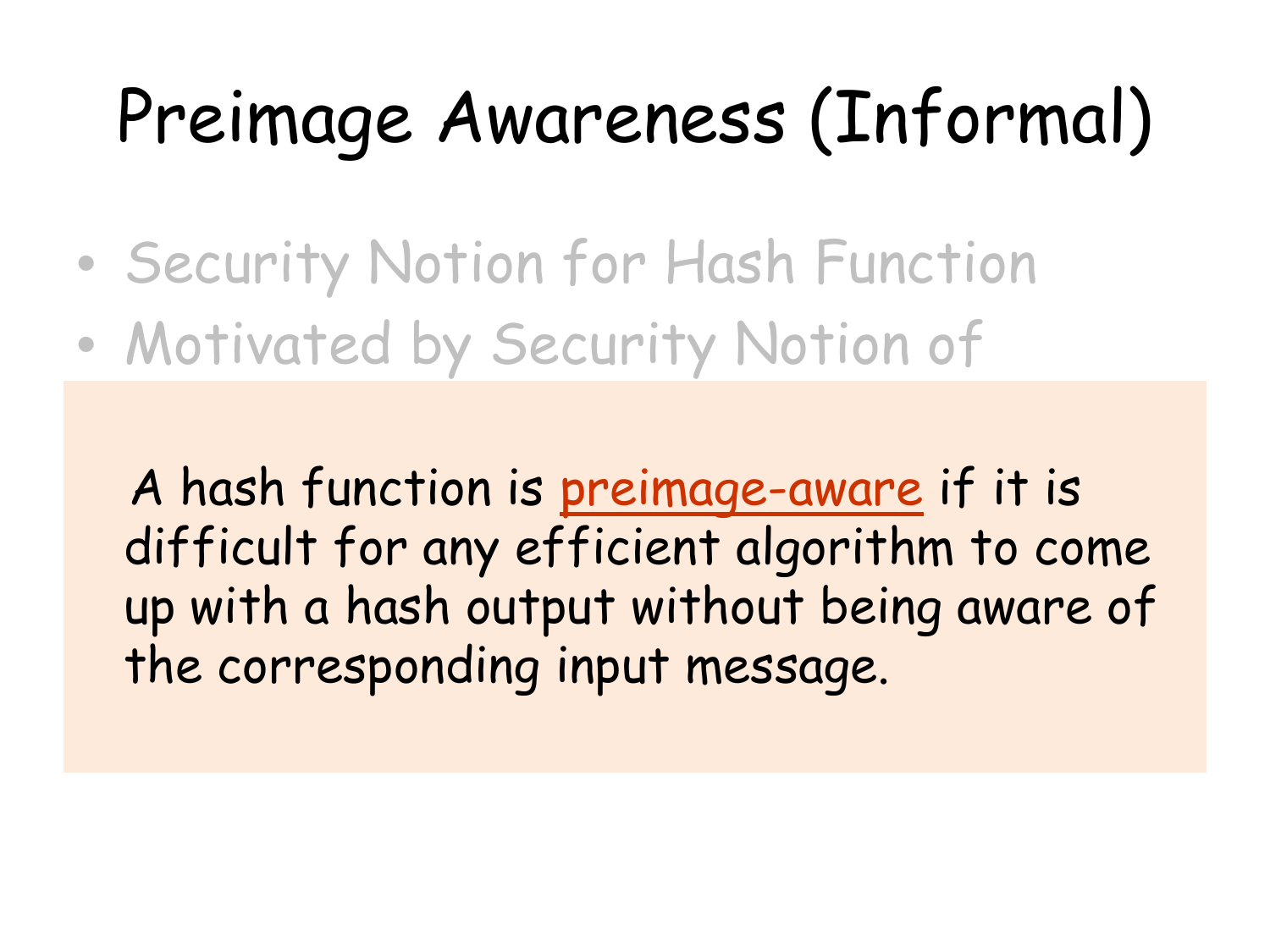# Definition of PrA (Formal)

- H**<sup>P</sup>** is a hash function based on an ideal primitive **P** – e.g. MDf with compression function f
- A PrA-adversary A makes
	- P queries and
	- commits (potential H<sup>P</sup> outputs)  $y_1, \ldots, y_e$  adaptively in an interleaved manner
- $a_i = ((x_1, w_1), \ldots, (x_i, w_i))$ – the first i **query-response pairs** of P (called an **advice string**)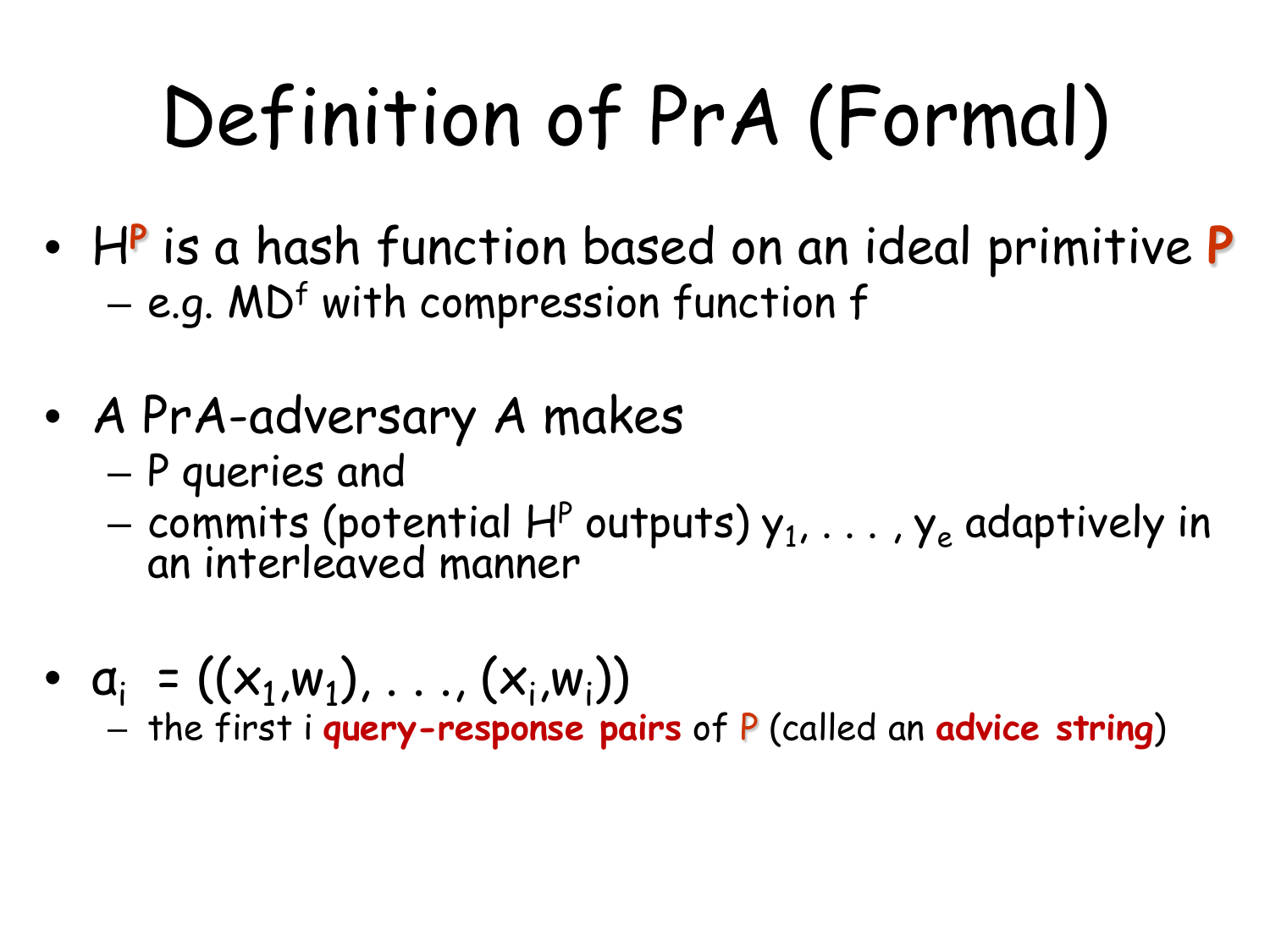## Definition of PrA (Formal)



- A wins if A later finds M with access to **P** such that  $H^p(M) = y_s$  and  $M \neq M_s$ .
- i.e. either A finds collision or preimage on a committed value for which no efficient algorithm can't find preimage.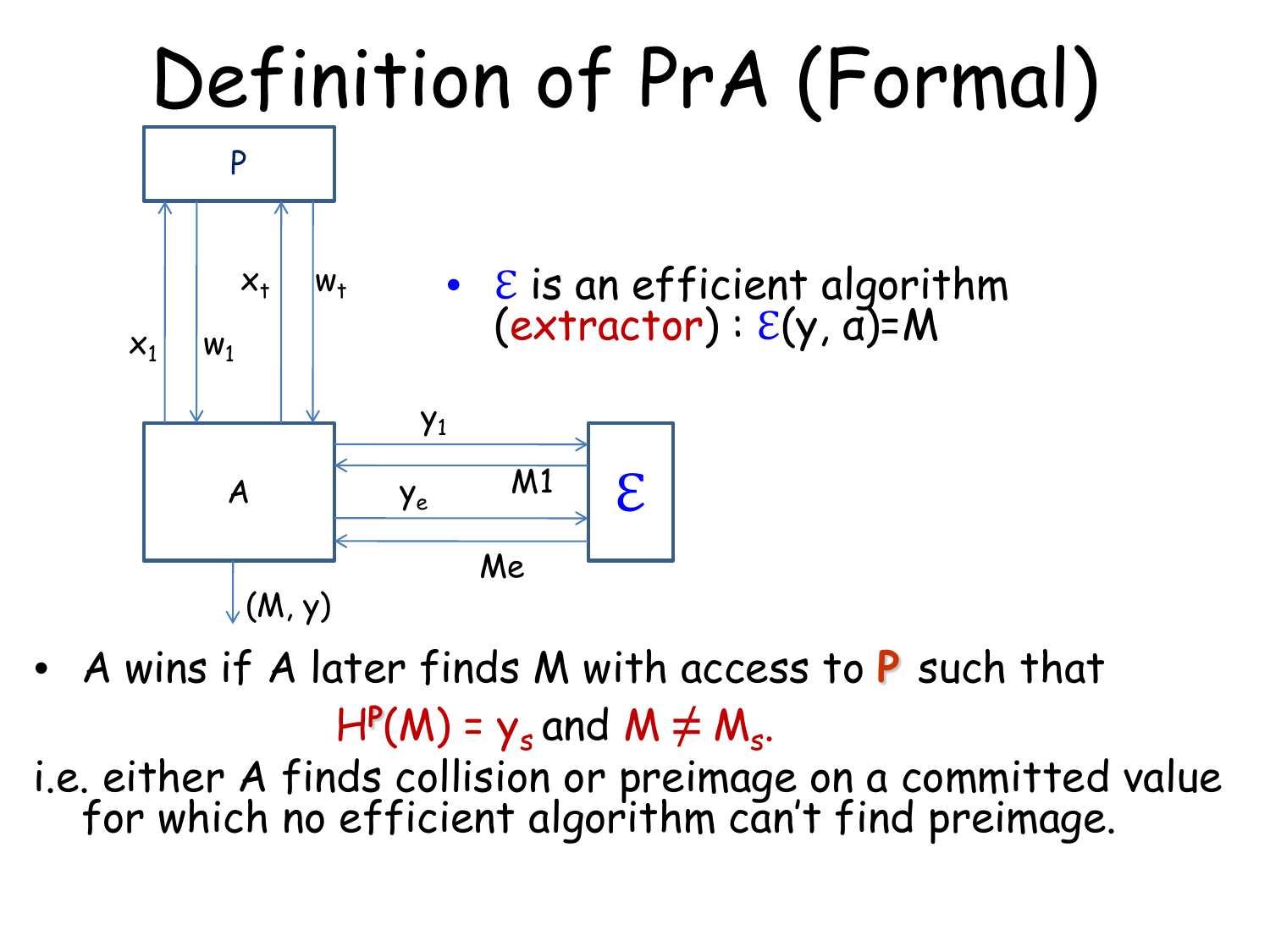## Definition of PrA (Formal)



- $\bullet$  If no such A exists for an efficient extractor then • A wins if A later finds M with access to **P** such that HP is called PrA.
- Example: MD<sup>f</sup> is PrA if f is so [DRS-09]
- $\frac{1}{2}$  finds collision or present of  $\frac{1}{2}$  finds contained values on a committed values of  $\frac{1}{2}$ • Random oracles are PrA.
- which no efficient algorithm can't find preimage. Weaker, easy to verify.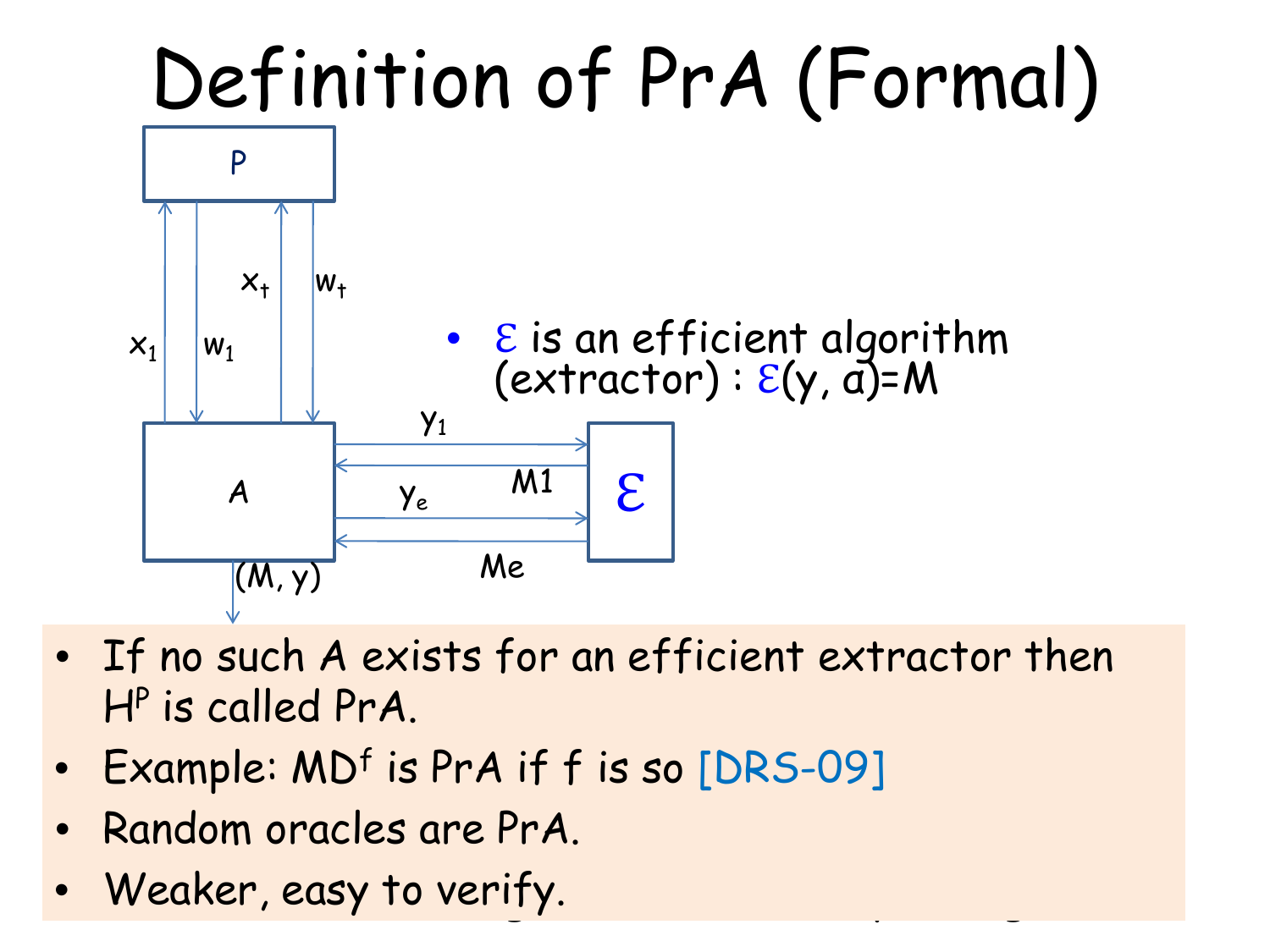Modular Approach : RO( PrA(·) ) = PRO(·)

[Dodis, Ristenpart and Shrimpton Eurocrypt-09]

• When H**<sup>P</sup>**is preimage-aware and R is a FIL random oracle independent from **P**, then



**Corollary**: MD with output transformation behaving like a RO independent with a PrA compression function f is PRO. That is,

RO(MDf(.)) is PRO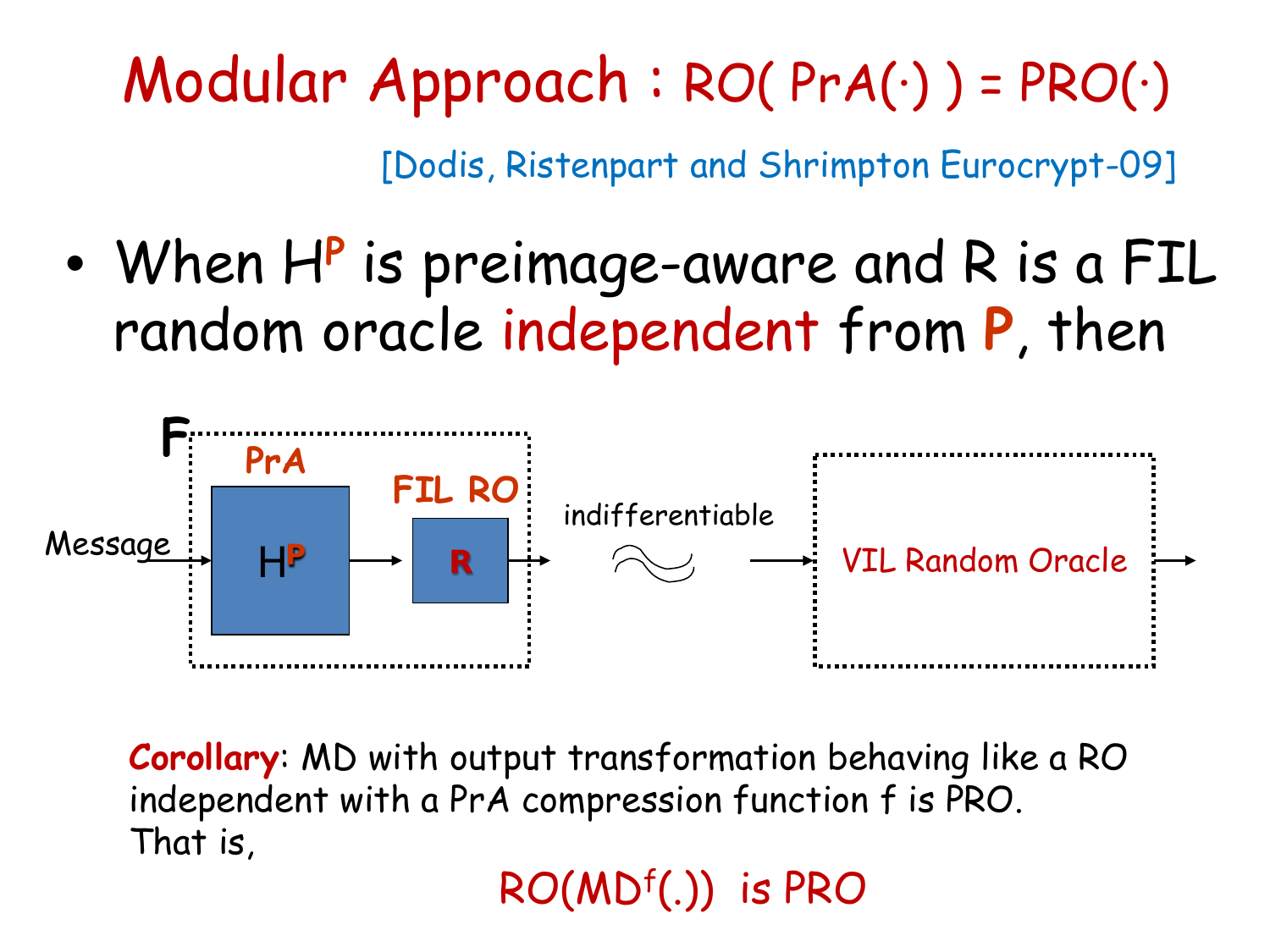### Application

- **Example :** Skein (one of SHA-3 finalists) team proved the indifferentiable security proof of Skein domain extension using this approach.
	- Skein without final output transformation is PrA in the ideal cipher model.
	- Skein's final output transformation is PRO in the ideal cipher model.
	- These two components are believed to behave independently.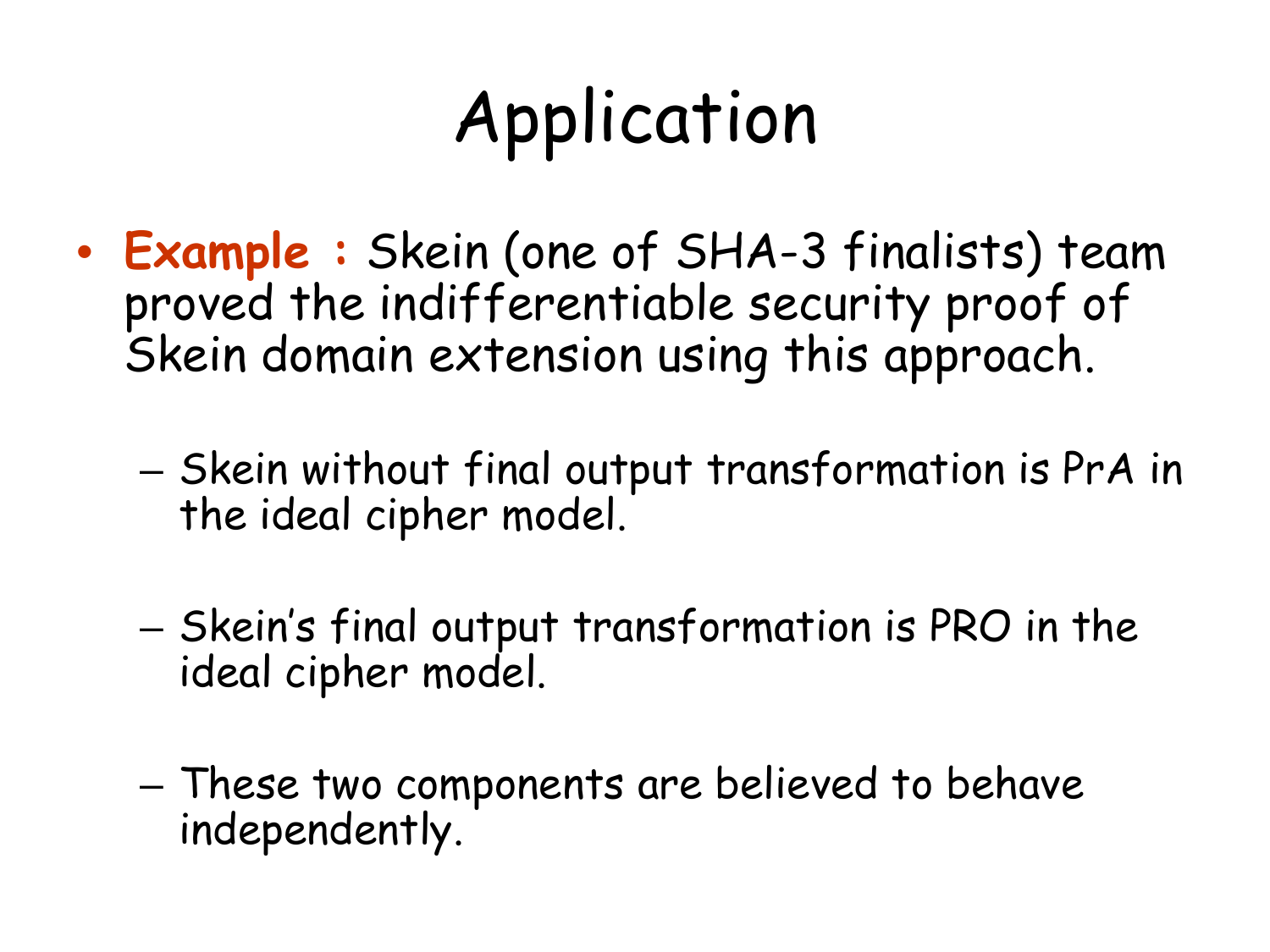#### Motivation of Our Results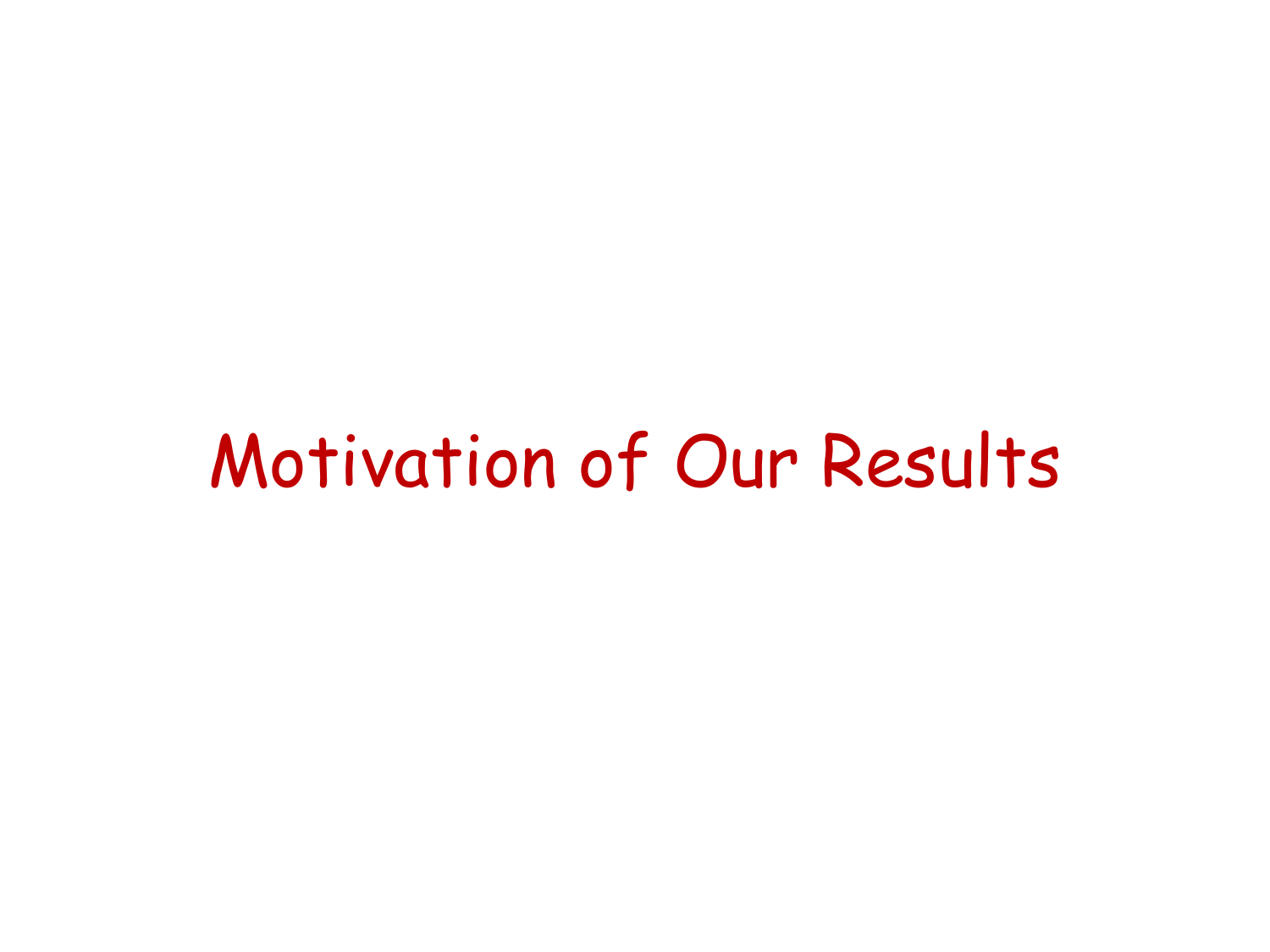### Limitation of Previous Result

- **Limitation-1:** Many final output transformations of hash functions don't behave as a random oracle – Example : Grøstl, Keccak, JH (three of SHA-3 finalists)
- **Limitation-2:** Final output transformations of hash functions may not be independent to the main component
	- Example : Grøstl
- We need more general modular approaches
- We partially resolve the limitation-1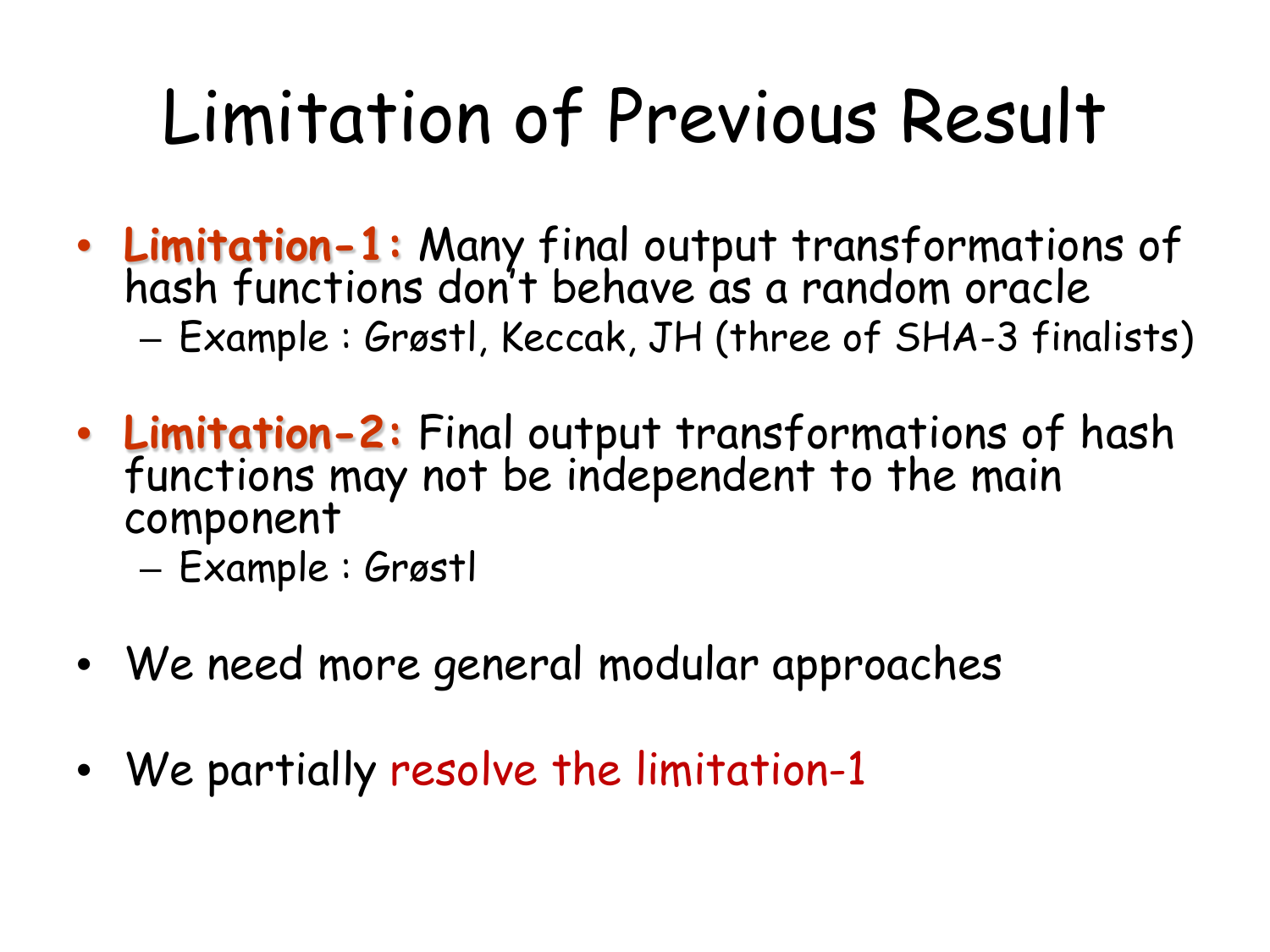• What happens in cases of other output transformations OTs?



- $E(x) \oplus x$
- PGV models
- Some Double Block Length Constructions ex) MDC-2, MDC-4, Tandem DM,….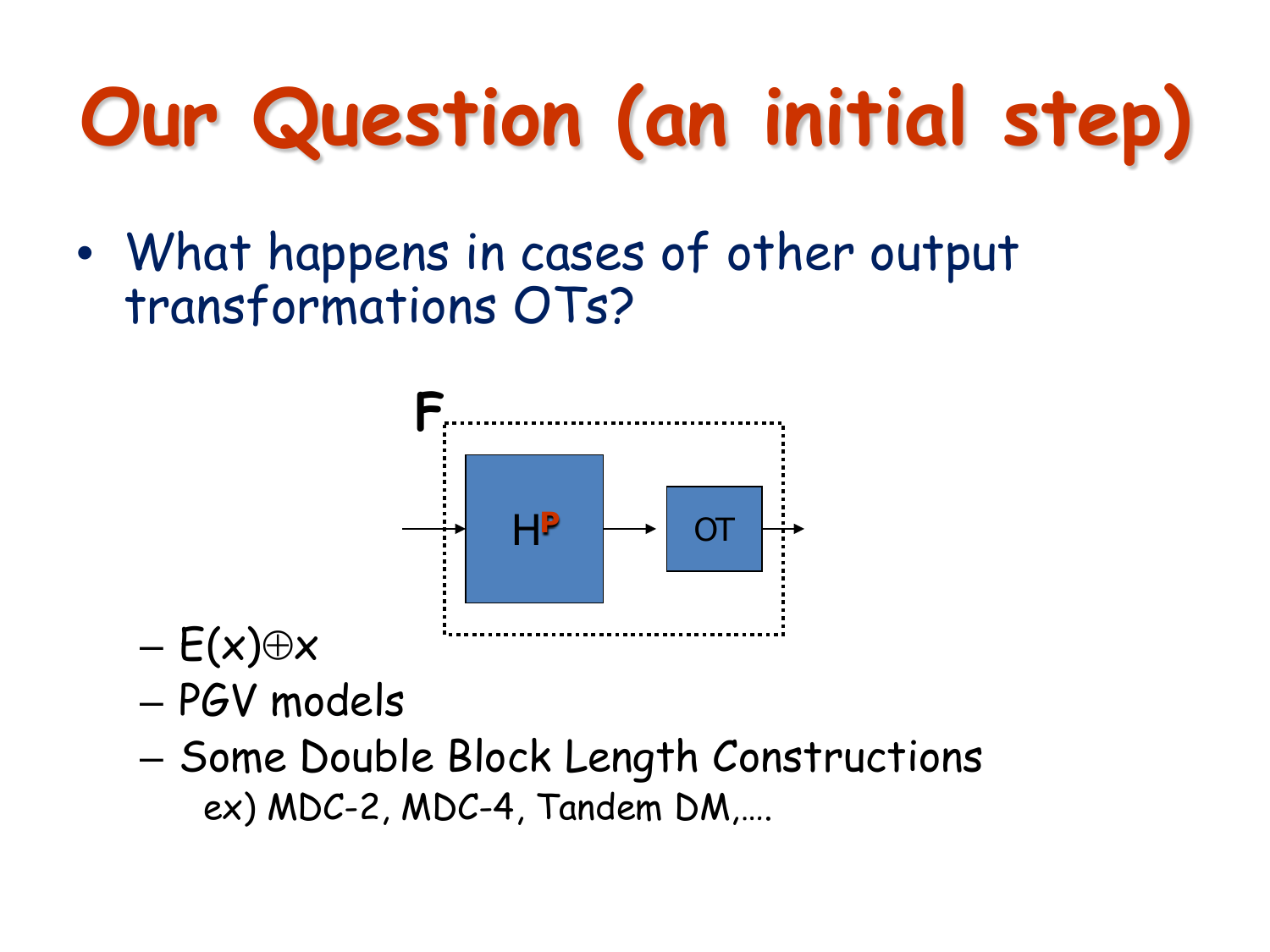$({\sf RO}({\sf Pr} {\sf A}())$  = PRO) result Note that these OT's are **not PRO**. So we can't use previous

transformations of the contract of the contract of the contract of the contract of the contract of the contract of the contract of the contract of the contract of the contract of the contract of the contract of the contrac Moreover, PrA is **not sufficient**

**F** transformation is Davis-Meyer- identity function is PrA but not PRO when output



- $E(x) \oplus x$
- PGV models
- Some Double Block Length Constructions ex) MDC-2, MDC-4, Tandem DM,….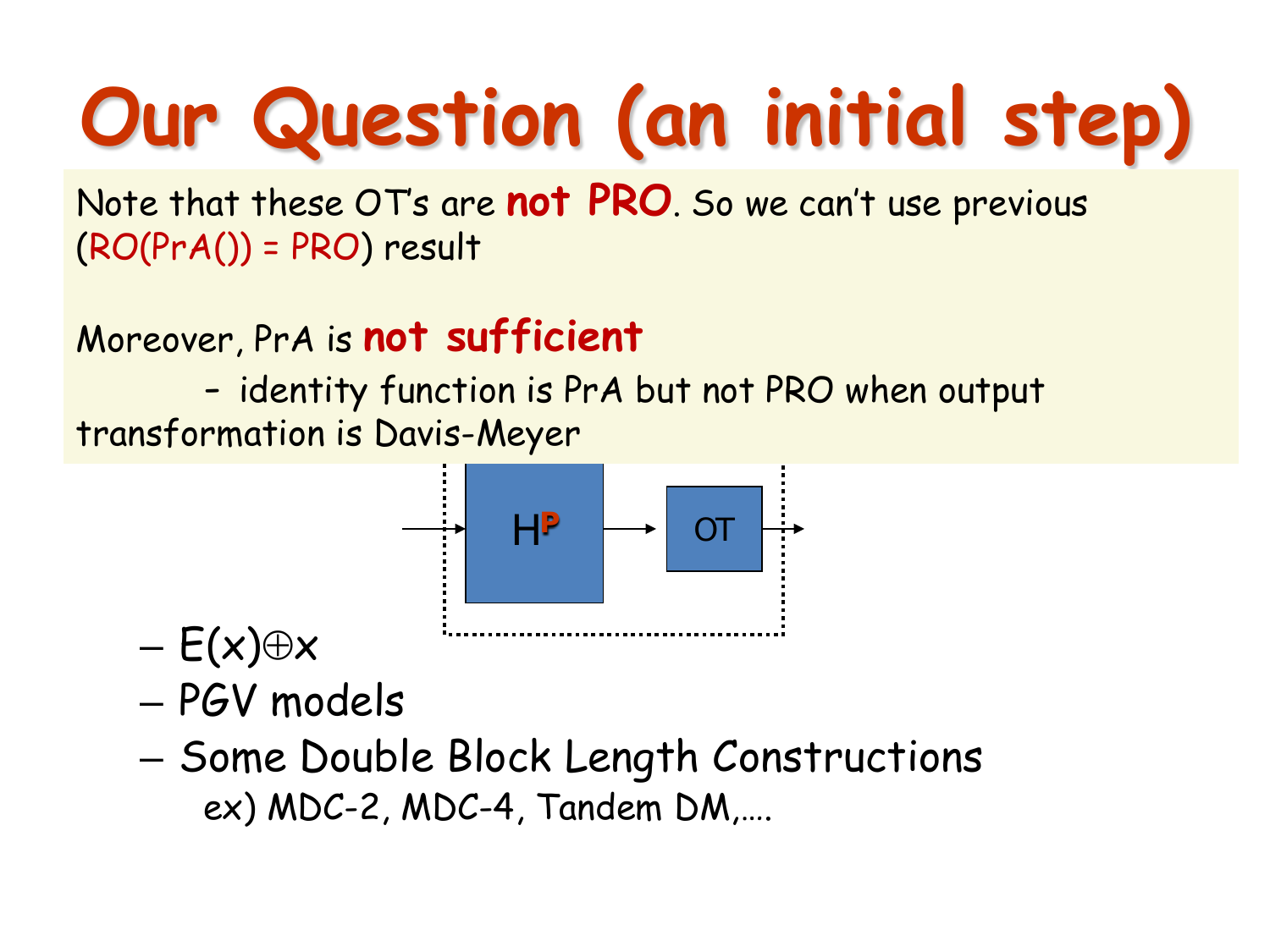

•If x and w is uniquely determined from M,  $y = H<sup>P</sup>(M)$ ,  $z = F(M)$  then, the relation on  $E$  (i.e.  $E(x) = w$ ) is obtained by making a F-query and necessary P-queries.

•Since simulator does not know F-query, it has to guess all M (called computable messages) whose outputs are determined by only P-queries.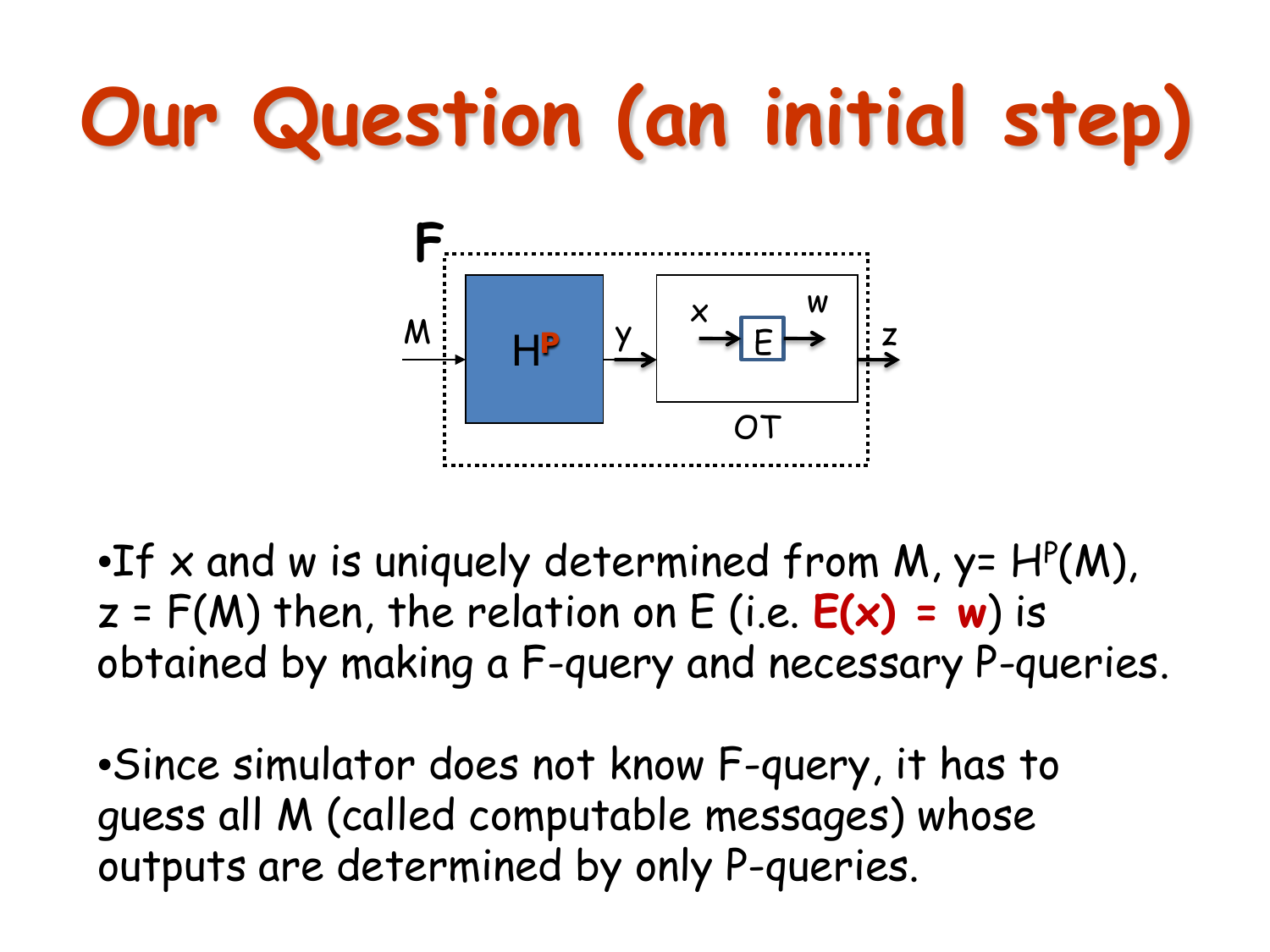

•If x and w is uniquely determined from M, y=  $H^p(M)$ , z then a relation on E is obtained by making  $\mathbb{R}^n$  is obtained by making  $\mathbb{R}^n$ 

ic loods us: computable message rividi eness of cho This leads us to introduce new but similar notion called Computable Message Awareness or CMA

outputs are determined by only P-queries.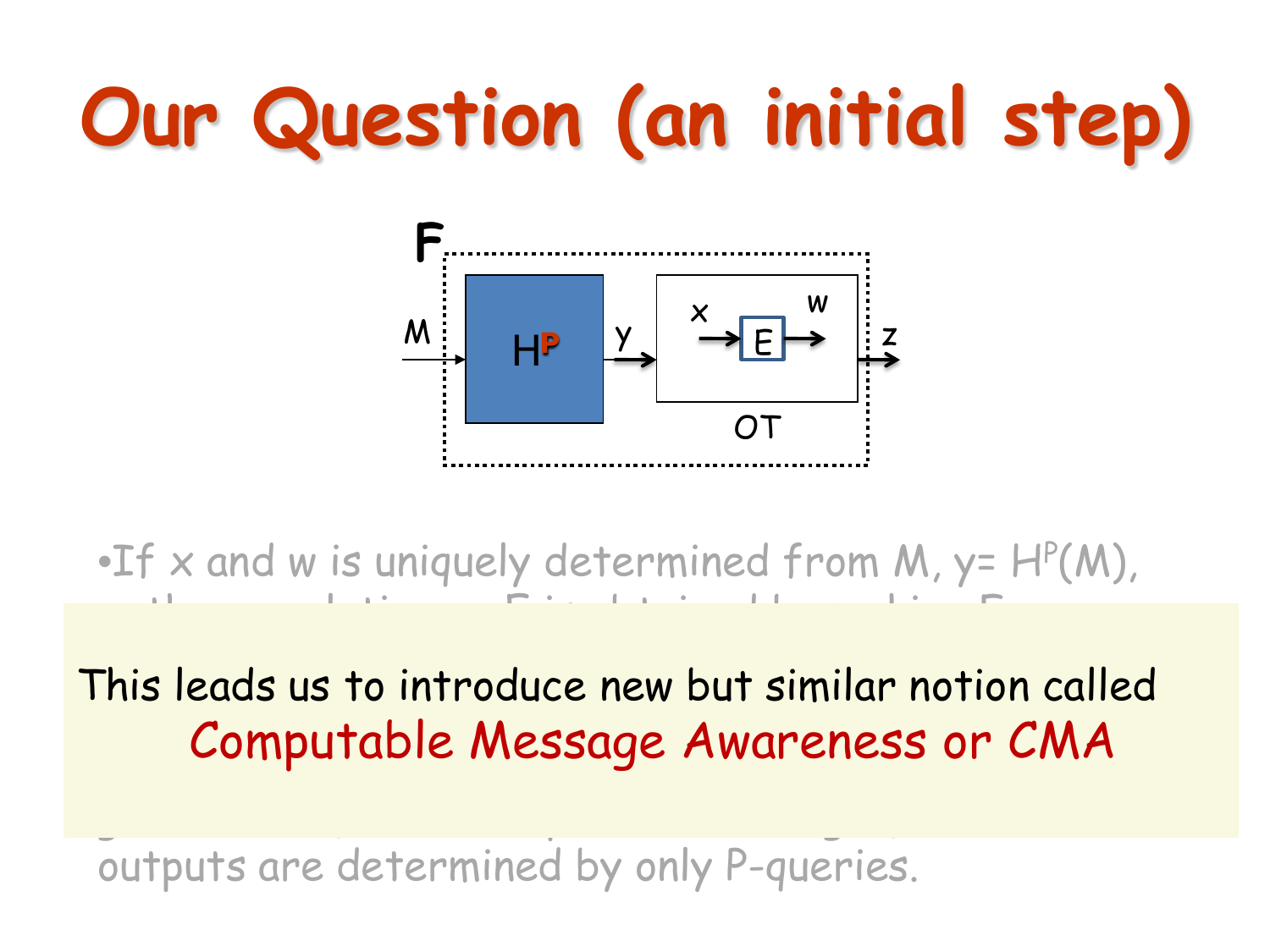Computable Message Awareness or CMA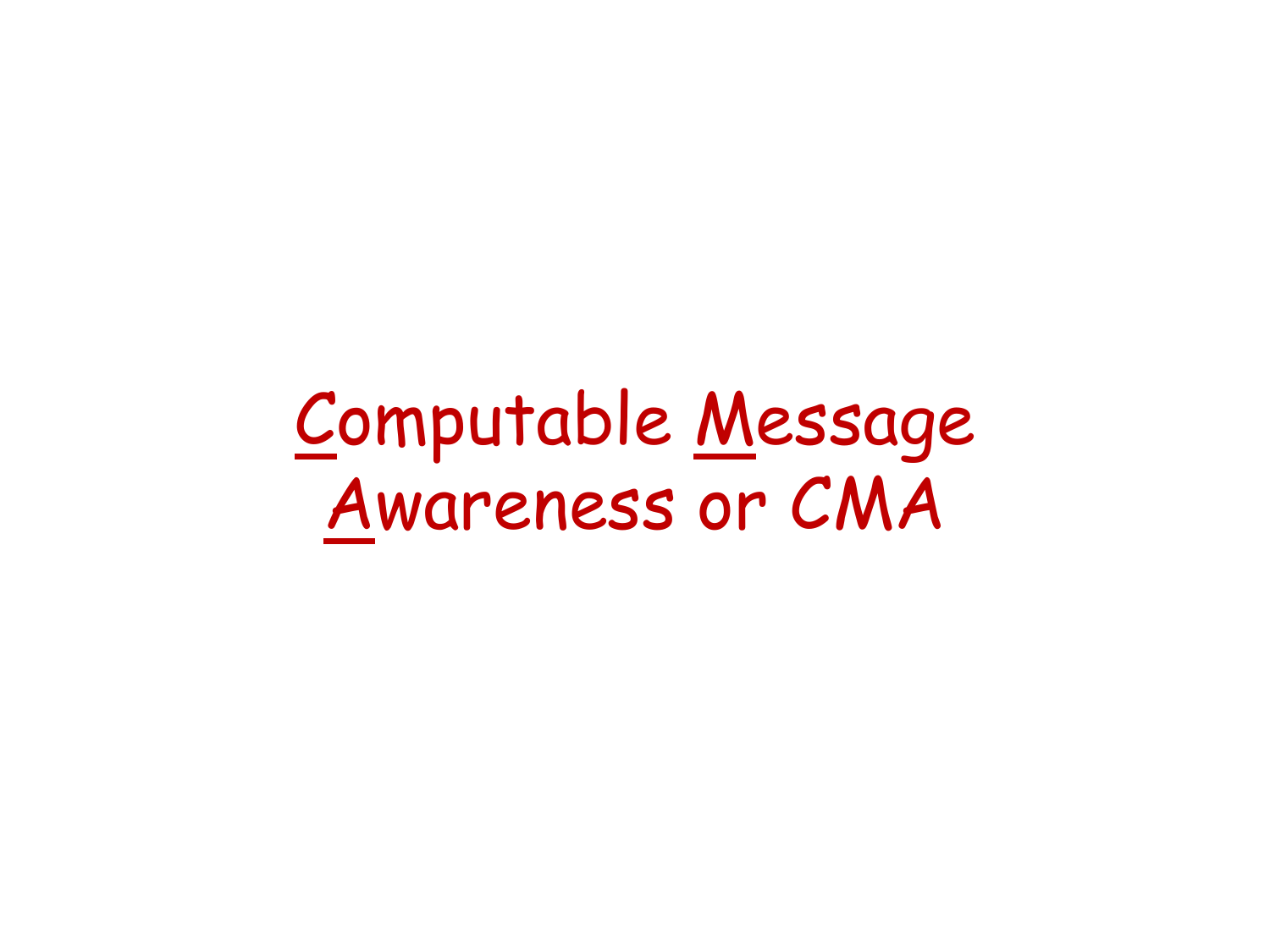#### CMA – Our Formal Definition

- H**<sup>P</sup>** is a hash function based on an ideal primitive **P**.
- $a_i = ((x_1, w_1), \ldots, (x_i, w_i))$  is the list of first i query-response pairs of **P**. (called an advice string)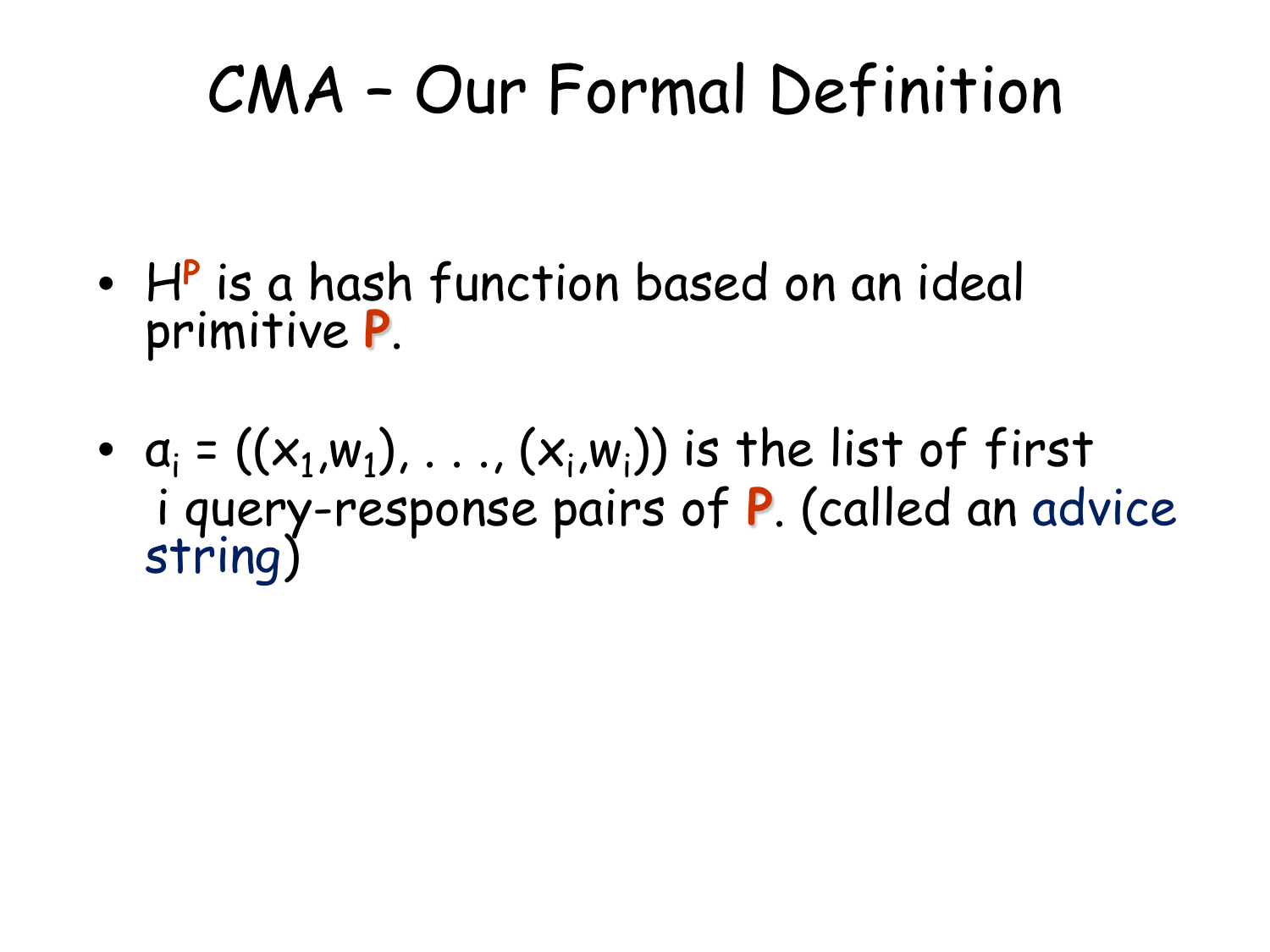#### CMA – Our Formal Definition

• A message M is called computable from α if there exists y such that

Pr[H**<sup>P</sup>**(M)=y|α]=1

• There is an efficient algorithm (called a computable message extractor)

 $\mathcal{E}_{comp}$ which lists **ALL** computable messages given the advise string α.

• Moreover, for any non-computable messages M,

Pr[ $H^P(M) = y | a] \le \epsilon$ , for all y.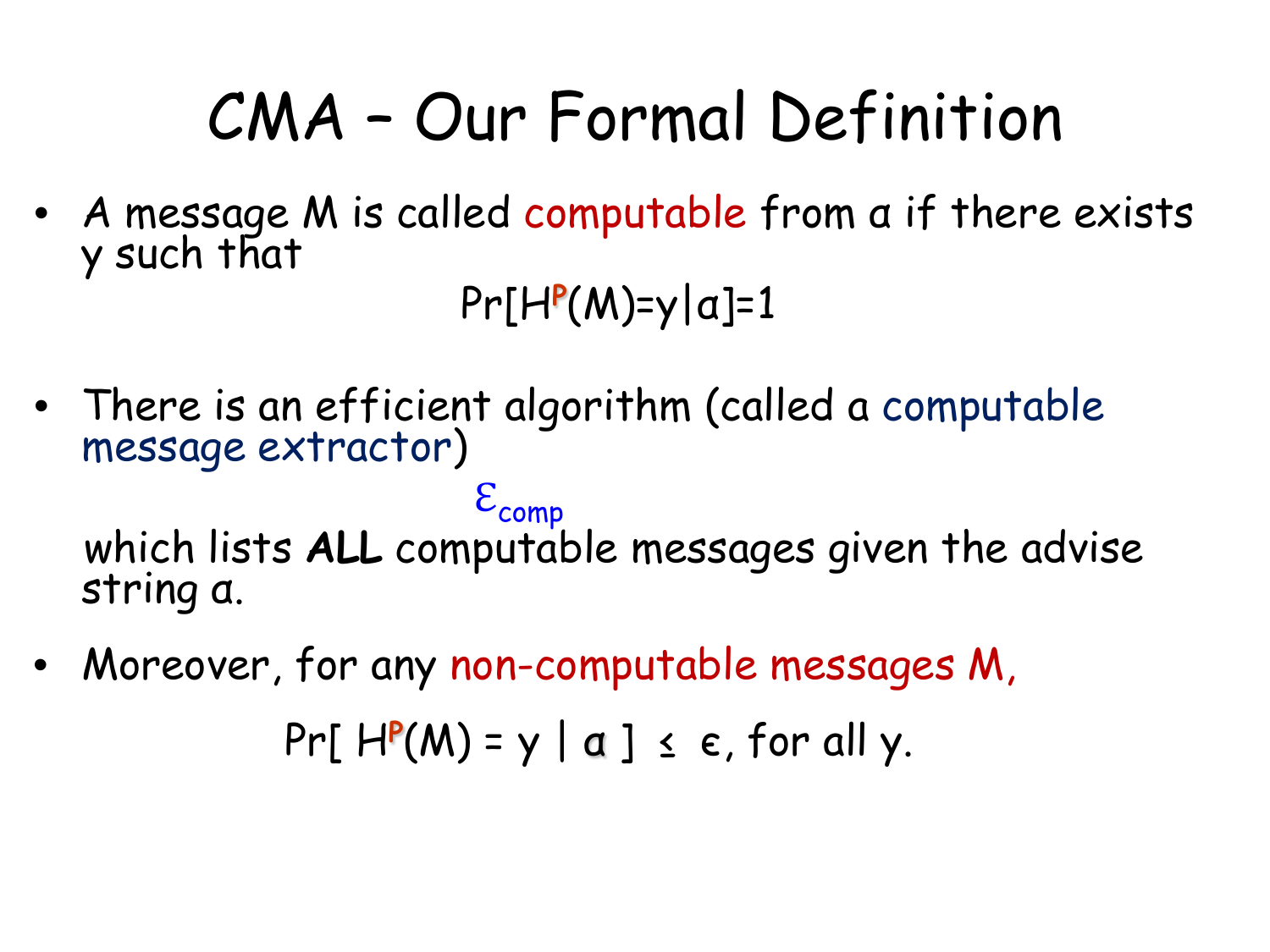#### Relationship between PrA and CMA

- CMA is defined via presence of efficient extractor only. No commitment and adversary are required.
- CMA is not weaker or stronger notion than PrA.
	- Identity function is not CMA but PrA.
	- $H^P = P^{-1}$  where adversary has only access of P is not<br>PrA but it is CMA.



**It is easy to prove that HP is preimageresistant and preimage aware but not CMA.**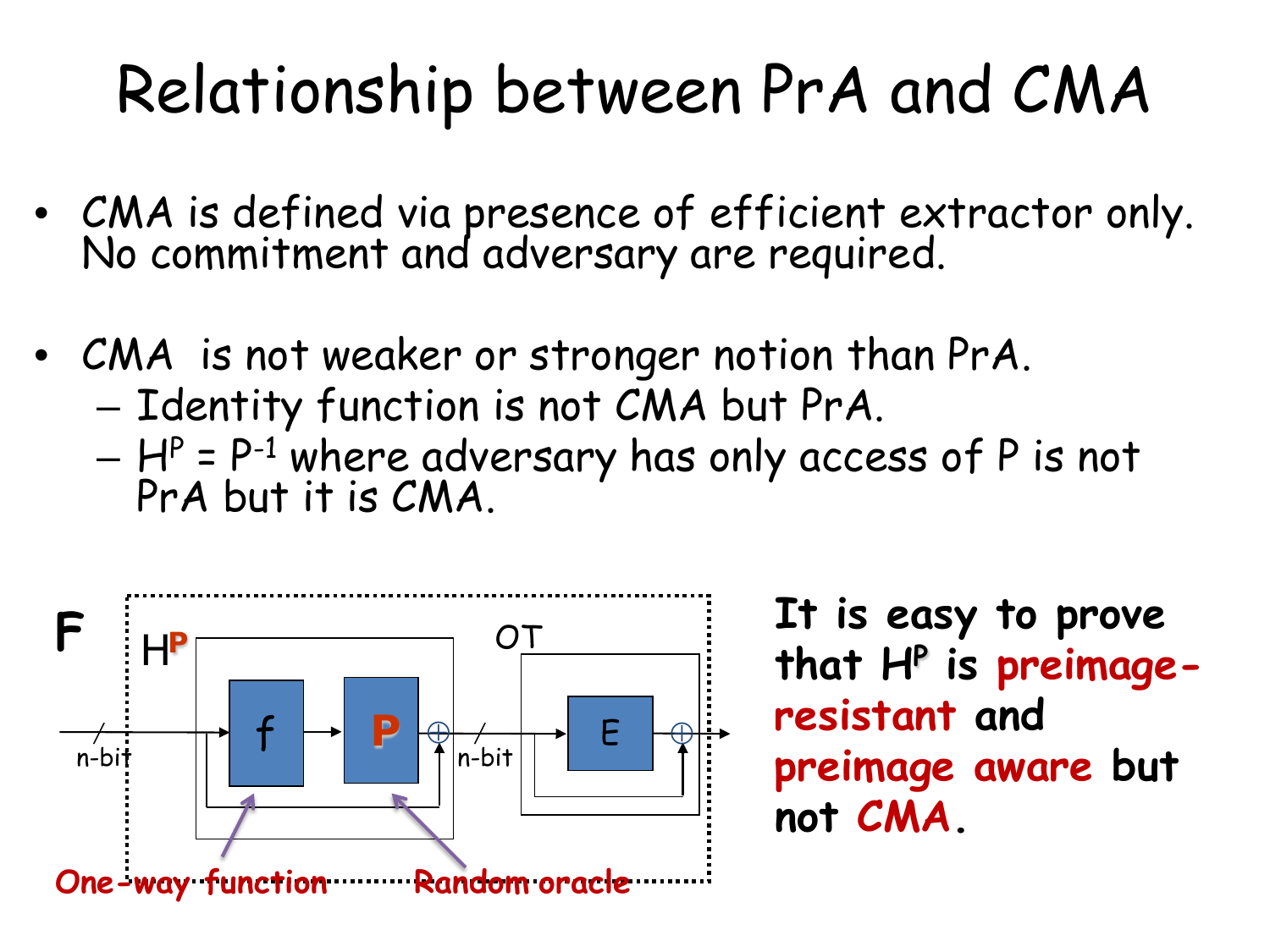# The Case of  $OT(x) = E(x) \oplus x$

• **F** is **differentiable** from a FIL random oracle.

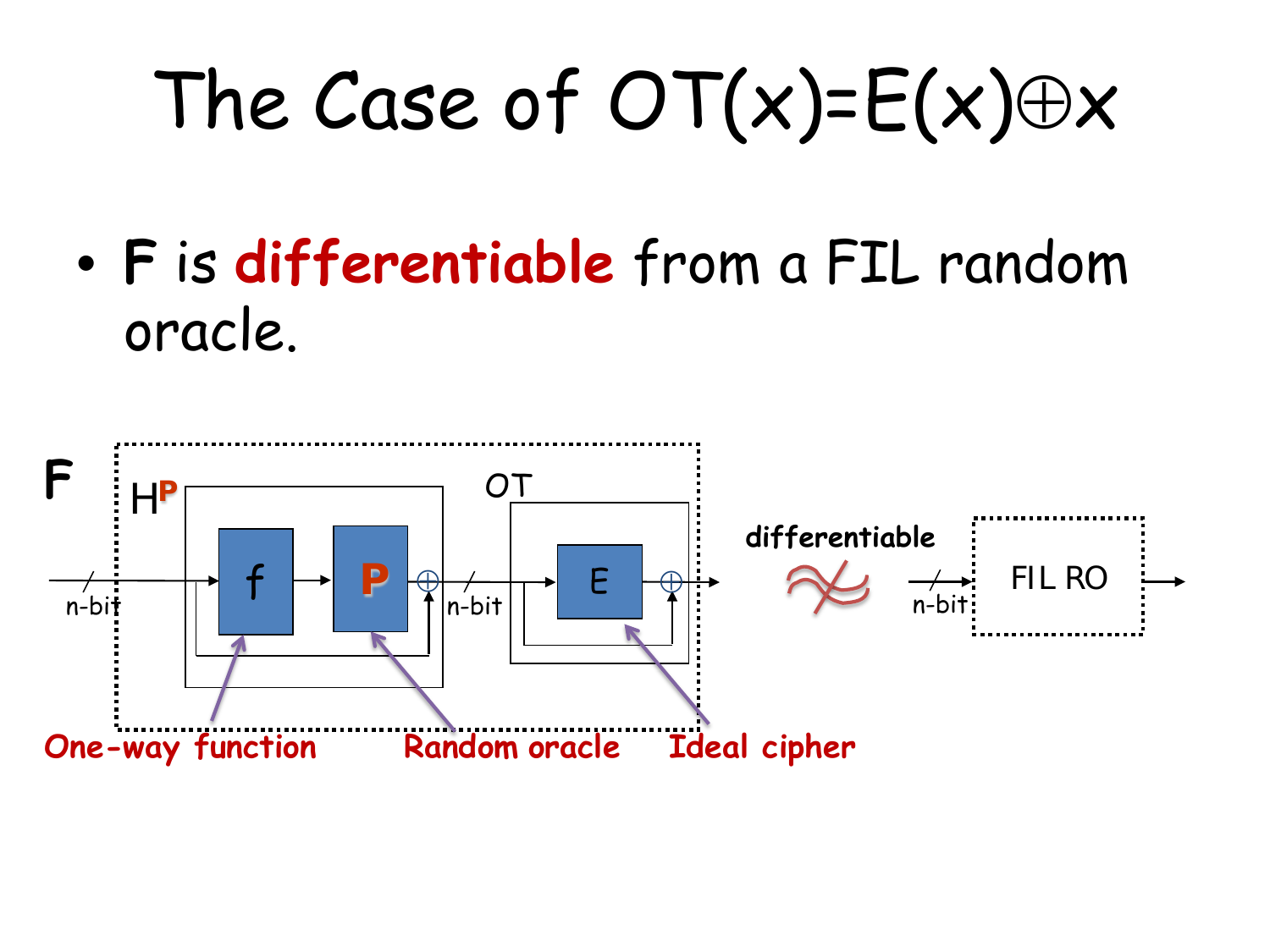# The Case of  $OT(x)=E(x)\oplus x$

- An indifferentiable attack on **F:**
	- **Step-1:** Choose v at random compute x = f(v) and make y =  $P(x)$  query. v is computable message w.r.t. the advise string
	- **Step-2:** make R(v) query and obtain response z.
	- $-$  **Step-3:** Make  $E^{-1}$  ( $z \oplus w$ ) query and checks the response is w or not.
- NO efficient simulator can compute v (f is one-way) and w (which is  $v \oplus y$ ) given  $(x, y)$ .

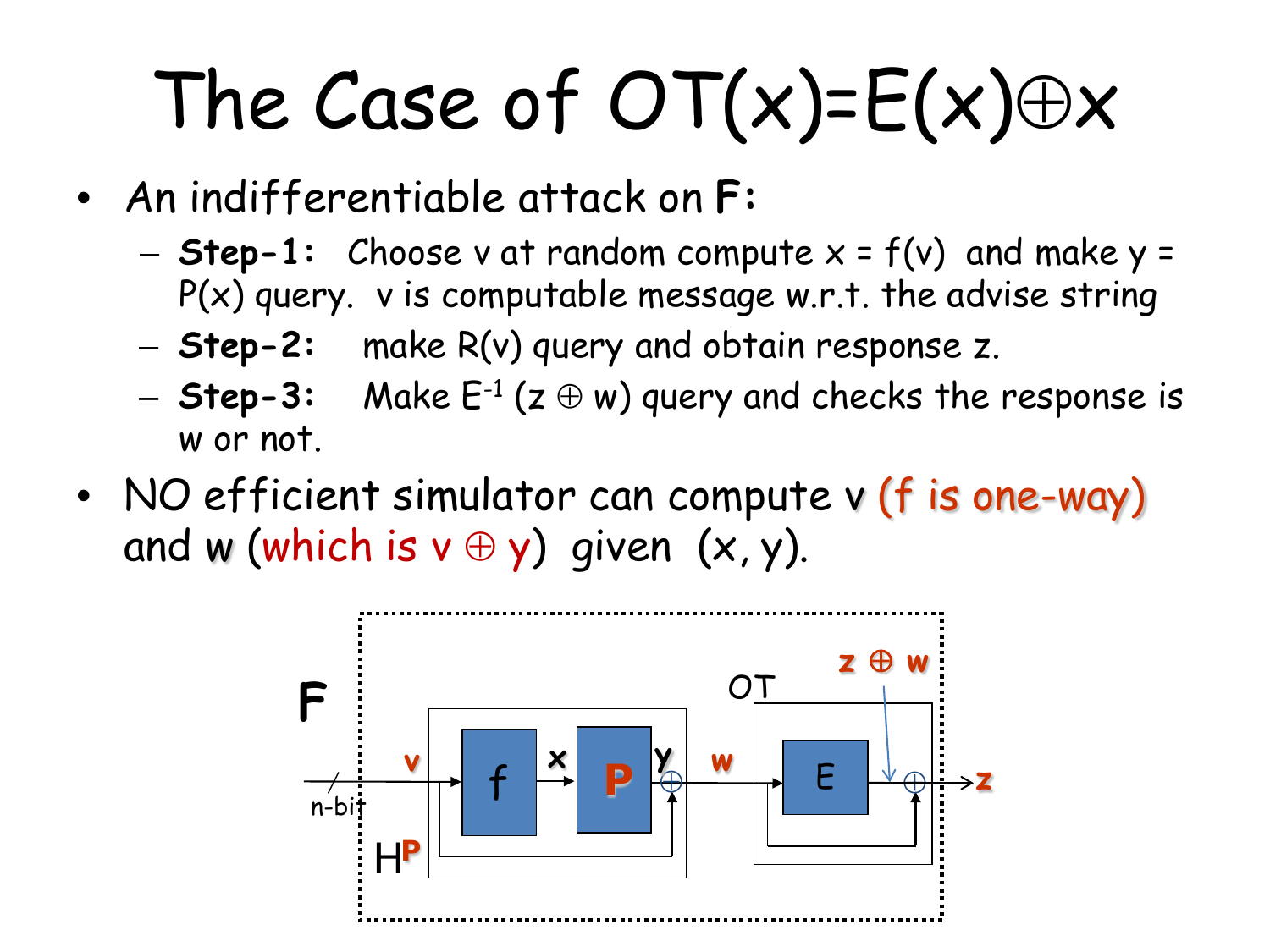## Our Main Result

• When H**<sup>P</sup>**is preimage resistant (for a random challenge) preimage-aware, and **C**omputable **M**essage **A**ware (CMA) (new notion),



where  $OT(x)=E(x)\oplus x$  or twelve PGV constructions with an ideal permutation E, and **P** is independent from E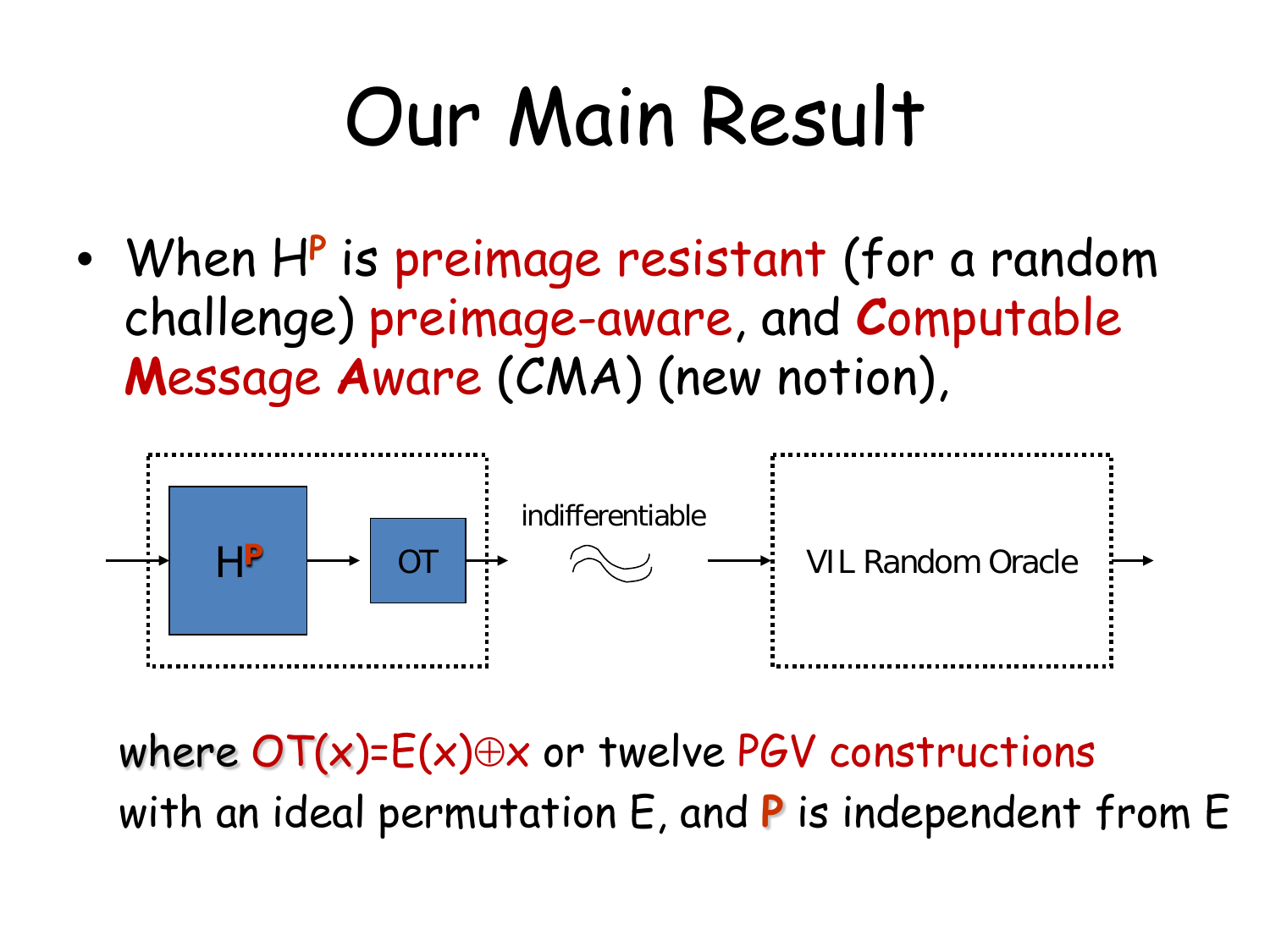## Our Main Result

- Case-1: If E query then PrA property takes care since any forward query of OT behaves like a PRO.
- Case-2 (CMA): If E<sup>-1</sup> query w then simulator first list all computable messages M and checks that  $w = y \oplus VIL-RO(M)$  or not. If yes, then response that y.
- Case-3: If not, then it can response randomly: preimage resistance of  $H<sup>P</sup>$  for a random challenge.

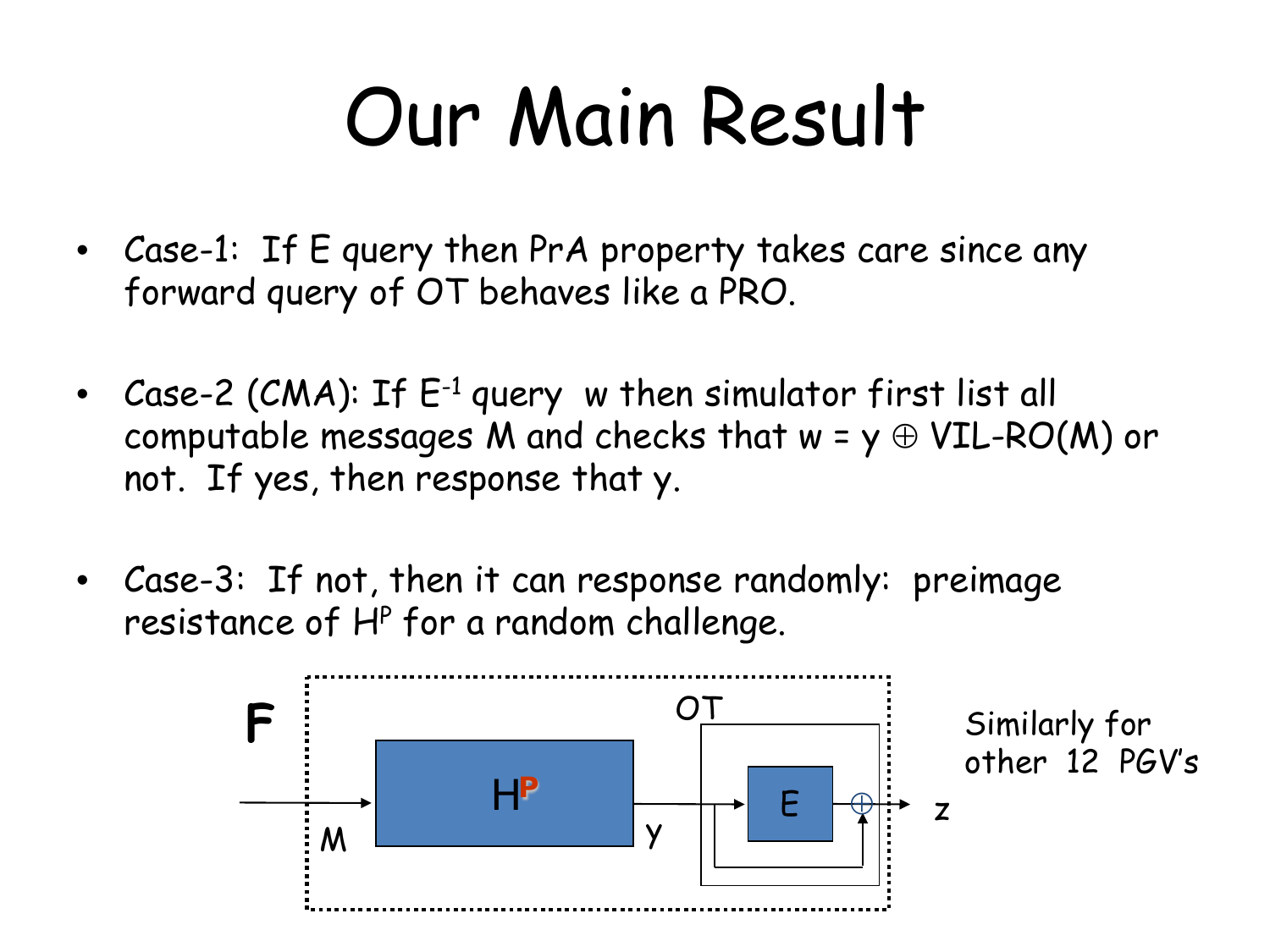#### More Results 1/2 (Security Proof of Modified **Grøstl)**

- Two known Results on Grøstl
	- Indifferentiable security proof (by Andreeva et al.)
	- Indiffertiable attack without final truncation (by John Kelsey)

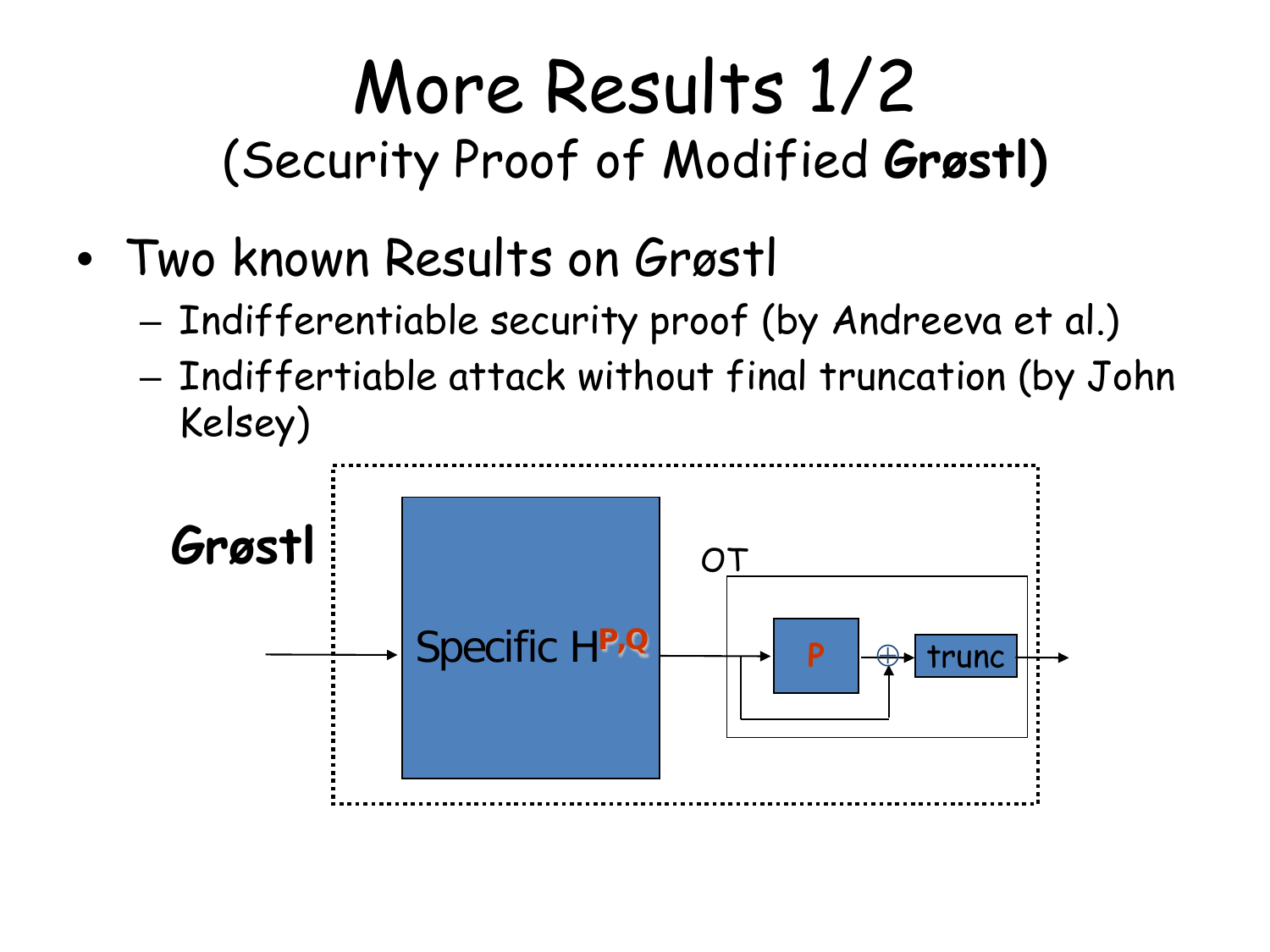#### More Results 1/2 (Security Proof of Modified **Grøstl)**

• Our Indifferentiable Security Proof on a modified Grøstl, where P, Q, and E are independent ideal permutations (We DON'T need the final truncation.)

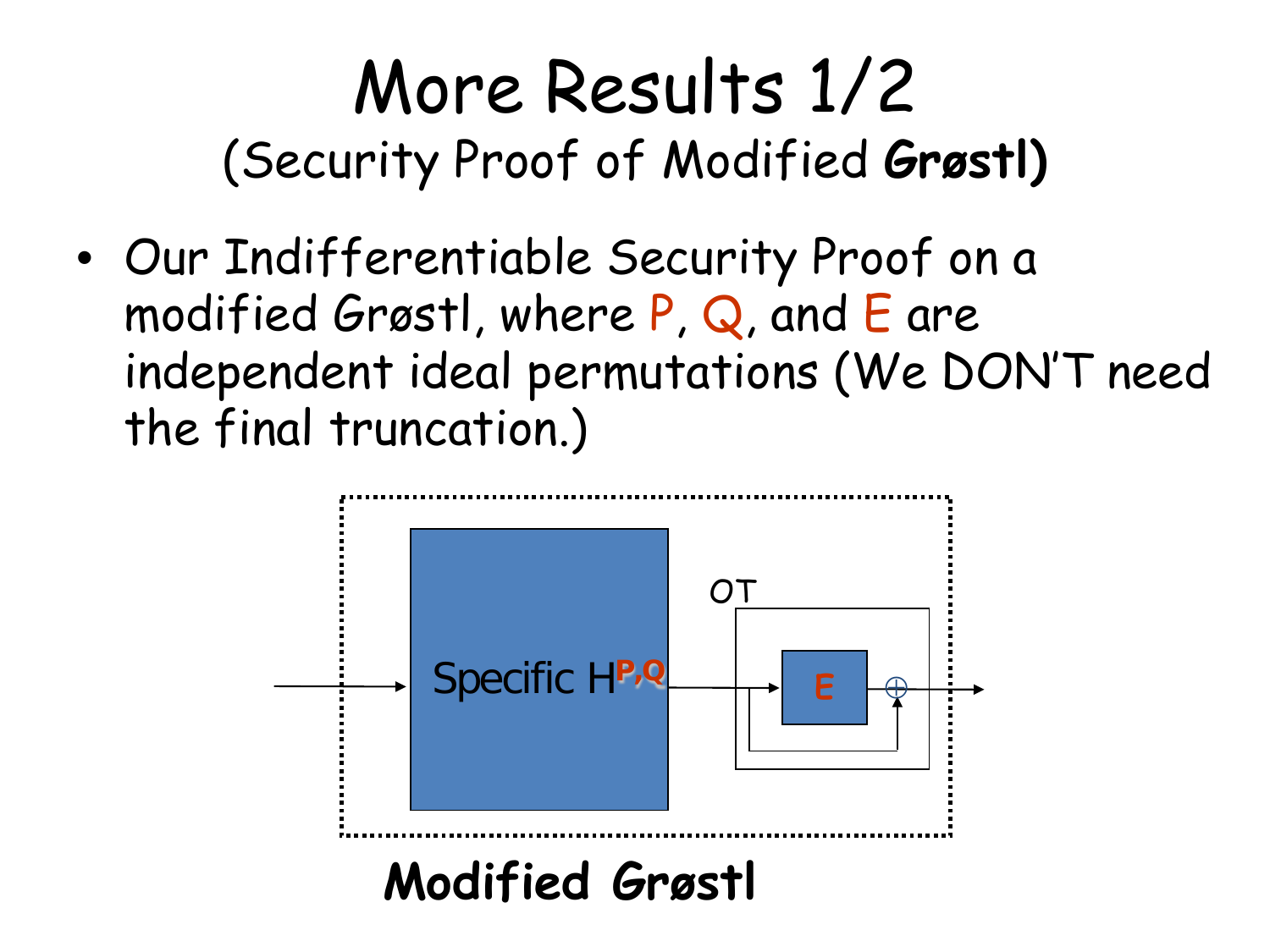#### More Results 2/2 (In cases of Some DBLs**)**

• When H**<sup>P</sup>**is preimage resistant, preimageaware, and **C**omputable **M**essage **A**ware (CMA),



where DBLs are MDC-2, MDC-4, Tandem DM, etc.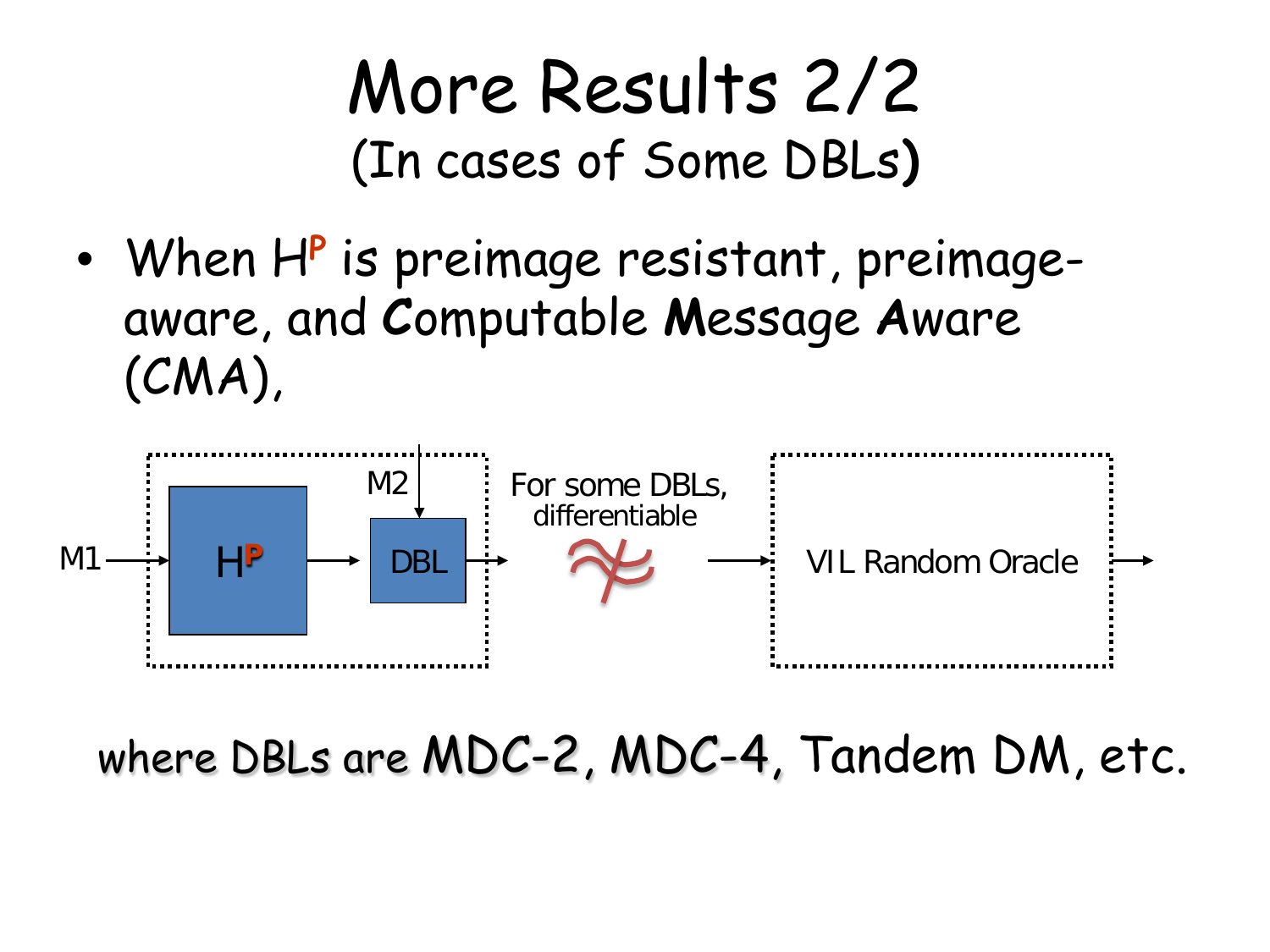## Future Works and a Remark

- We still considered specific output transformations.
- How can we provide a modular approach for more general class of output transformations (OTs)?
	- What security requirements on H**<sup>P</sup>** are needed?
	- What security requirements on OT are needed?
- We have corrected the Proof of

 $"RO(PrA(\cdot)) = PRO(\cdot)''.$